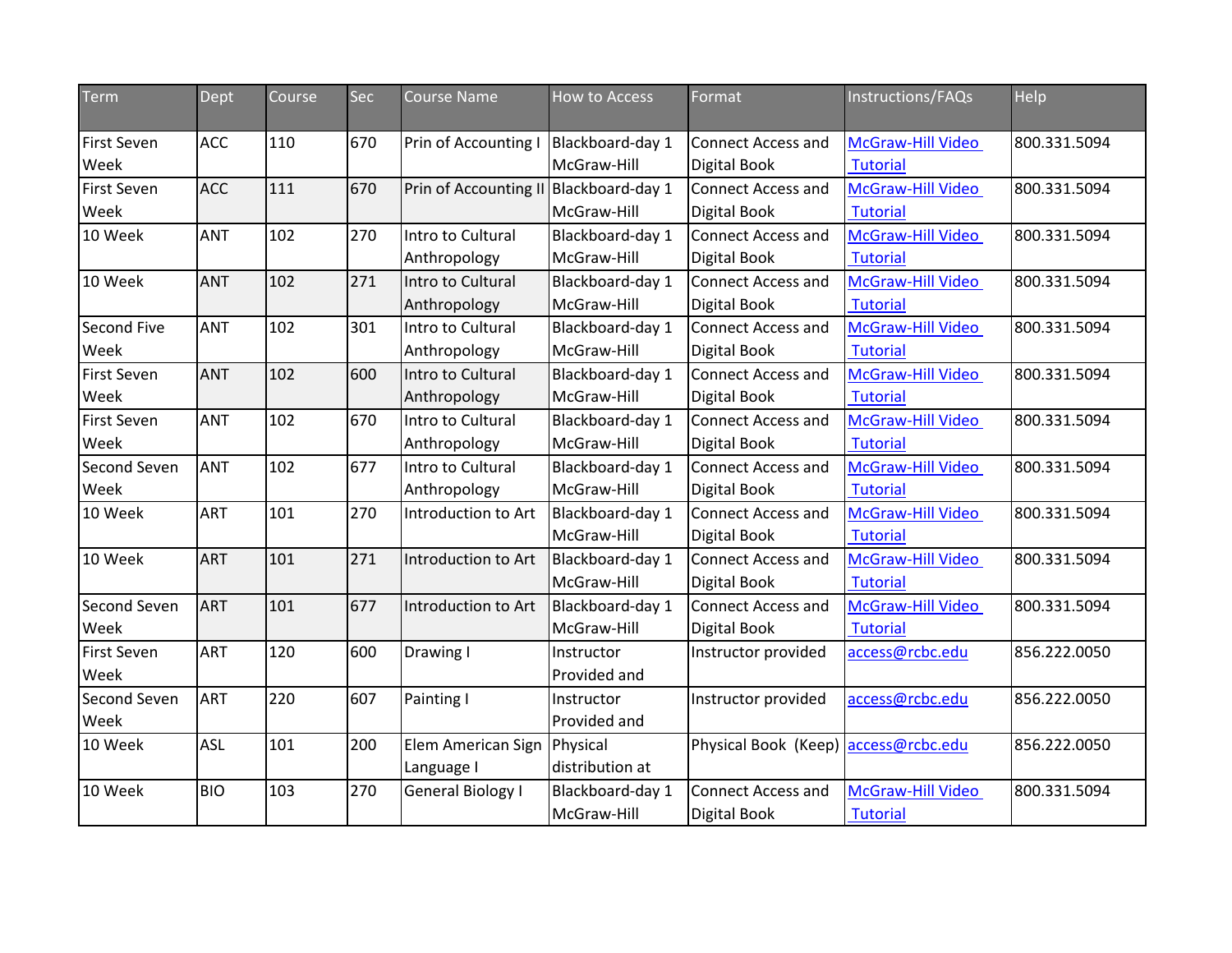| 10 Week            | <b>BIO</b> | 103 | 285 | <b>General Biology I</b>  | Blackboard-day 1 | <b>Connect Access and</b> | McGraw-Hill Video         | 800.331.5094 |
|--------------------|------------|-----|-----|---------------------------|------------------|---------------------------|---------------------------|--------------|
|                    |            |     |     |                           | McGraw-Hill      | Digital Book              | <b>Tutorial</b>           |              |
| Second Seven       | <b>BIO</b> | 103 | 350 | <b>General Biology I</b>  | Blackboard-day 1 | <b>Connect Access and</b> | McGraw-Hill Video         | 800.331.5094 |
| Week               |            |     |     |                           | McGraw-Hill      | Digital Book              | <b>Tutorial</b>           |              |
| First Seven        | <b>BIO</b> | 103 | 600 | <b>General Biology I</b>  | Blackboard-day 1 | <b>Connect Access and</b> | McGraw-Hill Video         | 800.331.5094 |
| Week               |            |     |     |                           | McGraw-Hill      | Digital Book              | <b>Tutorial</b>           |              |
| First Seven        | <b>BIO</b> | 104 | 100 | <b>General Biology I</b>  | Blackboard-day 1 | Digital Book              | <b>Brytewave Access</b>   | 877.612.2233 |
| Week               |            |     |     | Lab                       | Brytewave        |                           | <b>Through Blackboard</b> |              |
| 10 Week            | <b>BIO</b> | 104 | 200 | <b>General Biology I</b>  | Blackboard-day 1 | Digital Book              | <b>Brytewave Access</b>   | 877.612.2233 |
|                    |            |     |     | Lab                       | Brytewave        |                           | <b>Through Blackboard</b> |              |
| 10 Week            | <b>BIO</b> | 107 | 200 | <b>General Biology II</b> | Blackboard-day 1 | <b>Connect Access and</b> | McGraw-Hill Video         | 800.331.5094 |
|                    |            |     |     |                           | McGraw-Hill      | Digital Book              | Tutorial                  |              |
| 10 Week            | <b>BIO</b> | 107 | 270 | <b>General Biology II</b> | Blackboard-day 1 | <b>Connect Access and</b> | McGraw-Hill Video         | 800.331.5094 |
|                    |            |     |     |                           | McGraw-Hill      | Digital Book              | <b>Tutorial</b>           |              |
| Second Seven       | <b>BIO</b> | 107 | 607 | <b>General Biology II</b> | Blackboard-day 1 | <b>Connect Access and</b> | McGraw-Hill Video         | 800.331.5094 |
| Week               |            |     |     |                           | McGraw-Hill      | Digital Book              | <b>Tutorial</b>           |              |
| 10 Week            | <b>BIO</b> | 108 | 200 | <b>General Biology II</b> | Blackboard-day 1 | Digital Book              | <b>Brytewave Access</b>   | 877.612.2233 |
|                    |            |     |     | Laboratory                | Brytewave        |                           | <b>Through Blackboard</b> |              |
| Second Seven       | <b>BIO</b> | 108 | 607 | <b>General Biology II</b> | Blackboard-day 1 | <b>Digital Book</b>       | <b>Brytewave Access</b>   | 877.612.2233 |
| Week               |            |     |     | Laboratory                | <b>Brytewave</b> |                           | <b>Through Blackboard</b> |              |
| 10 Week            | <b>BIO</b> | 110 | 200 | Fund Anatomy &            | Blackboard-day 1 | <b>Connect Access and</b> | McGraw-Hill Video         | 800.331.5094 |
|                    |            |     |     | Phys I                    | McGraw-Hill      | Digital Book              | <b>Tutorial</b>           |              |
| 10 Week            | <b>BIO</b> | 110 | 270 | Fund Anatomy &            | Blackboard-day 1 | <b>Connect Access and</b> | McGraw-Hill Video         | 800.331.5094 |
|                    |            |     |     | Phys I                    | McGraw-Hill      | Digital Book              | <b>Tutorial</b>           |              |
| <b>First Seven</b> | <b>BIO</b> | 110 | 600 | Fund Anatomy &            | Blackboard-day 1 | <b>Connect Access and</b> | McGraw-Hill Video         | 800.331.5094 |
| Week               |            |     |     | Phys I                    | McGraw-Hill      | Digital Book              | <b>Tutorial</b>           |              |
| Second Seven       | <b>BIO</b> | 110 | 677 | Fund Anatomy &            | Blackboard-day 1 | <b>Connect Access and</b> | McGraw-Hill Video         | 800.331.5094 |
| Week               |            |     |     | Phys I                    | McGraw-Hill      | Digital Book              | <b>Tutorial</b>           |              |
| 10 Week            | <b>BIO</b> | 111 | 270 | Fund Anat & Phys I        | Blackboard-day 1 | <b>Connect Access and</b> | McGraw-Hill Video         | 800.331.5094 |
|                    |            |     |     | Lab                       | McGraw-Hill      | Digital Book              | <b>Tutorial</b>           |              |
| 10 Week            | <b>BIO</b> | 111 | 271 | Fund Anat & Phys I        | Blackboard-day 1 | <b>Connect Access and</b> | McGraw-Hill Video         | 800.331.5094 |
|                    |            |     |     | Lab                       | McGraw-Hill      | Digital Book              | Tutorial                  |              |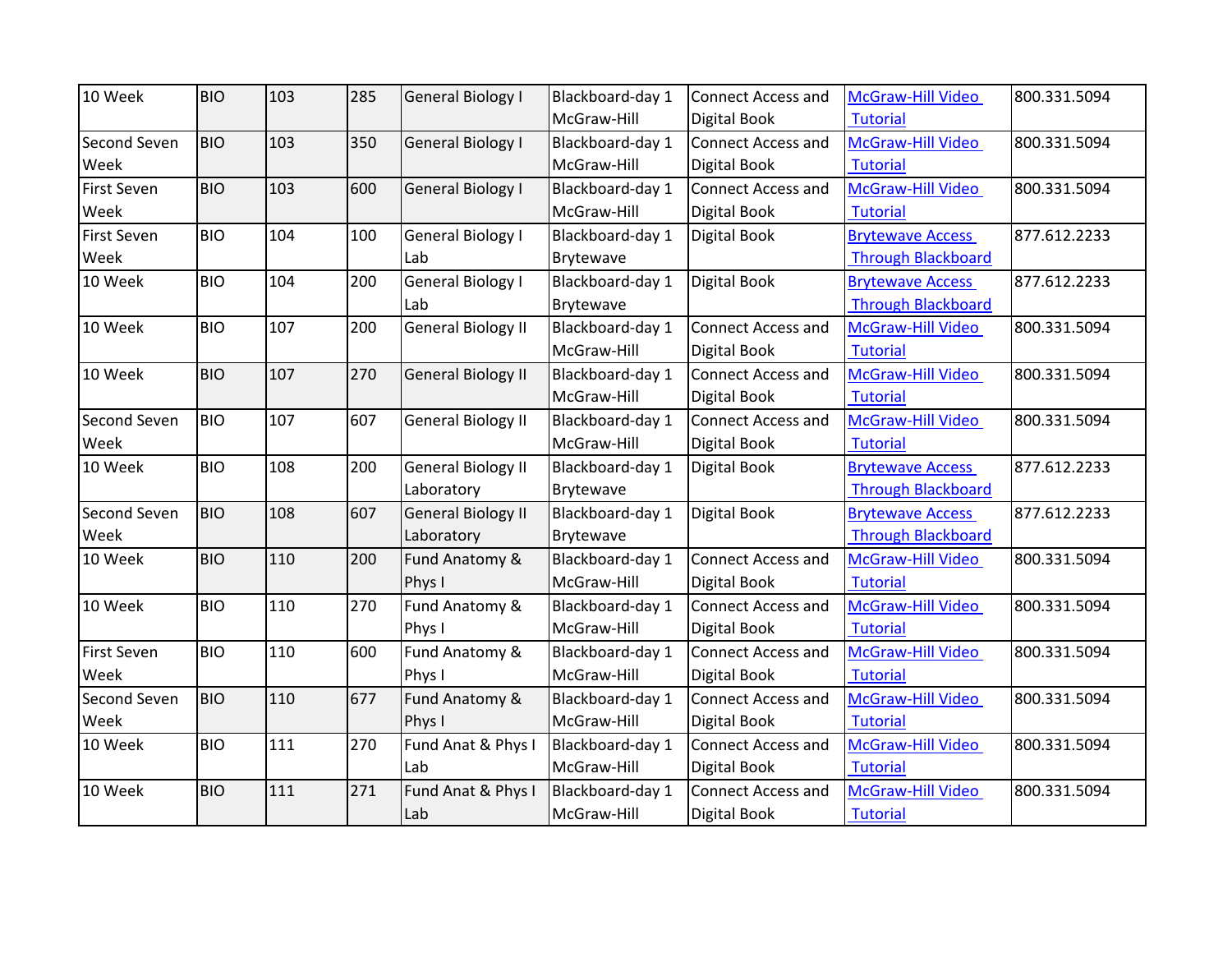| <b>First Seven</b>  | <b>BIO</b> | 111 | 670 | Fund Anat & Phys I         | Blackboard-day 1 | <b>Connect Access and</b> | McGraw-Hill Video | 800.331.5094 |
|---------------------|------------|-----|-----|----------------------------|------------------|---------------------------|-------------------|--------------|
| Week                |            |     |     | Lab                        | McGraw-Hill      | Digital Book              | <b>Tutorial</b>   |              |
| Second Seven        | <b>BIO</b> | 111 | 677 | Fund Anat & Phys I         | Blackboard-day 1 | Connect Access and        | McGraw-Hill Video | 800.331.5094 |
| Week                |            |     |     | Lab                        | McGraw-Hill      | Digital Book              | <b>Tutorial</b>   |              |
| 10 Week             | <b>BIO</b> | 114 | 200 | Fund Anatomy &             | Blackboard-day 1 | <b>Connect Access and</b> | McGraw-Hill Video | 800.331.5094 |
|                     |            |     |     | Phys II                    | McGraw-Hill      | Digital Book              | <b>Tutorial</b>   |              |
| 10 Week             | <b>BIO</b> | 114 | 270 | Fund Anatomy &             | Blackboard-day 1 | <b>Connect Access and</b> | McGraw-Hill Video | 800.331.5094 |
|                     |            |     |     | Phys II                    | McGraw-Hill      | Digital Book              | <b>Tutorial</b>   |              |
| <b>Second Seven</b> | <b>BIO</b> | 114 | 607 | Fund Anatomy &             | Blackboard-day 1 | <b>Connect Access and</b> | McGraw-Hill Video | 800.331.5094 |
| Week                |            |     |     | Phys II                    | McGraw-Hill      | Digital Book              | <b>Tutorial</b>   |              |
| 10 Week             | <b>BIO</b> | 115 | 270 | Fund Anat & Phys II        | Blackboard-day 1 | <b>Connect Access and</b> | McGraw-Hill Video | 800.331.5094 |
|                     |            |     |     | Lab                        | McGraw-Hill      | Digital Book              | <b>Tutorial</b>   |              |
| 10 Week             | <b>BIO</b> | 115 | 271 | Fund Anat & Phys II        | Blackboard-day 1 | <b>Connect Access and</b> | McGraw-Hill Video | 800.331.5094 |
|                     |            |     |     | Lab                        | McGraw-Hill      | Digital Book              | <b>Tutorial</b>   |              |
| Second Seven        | <b>BIO</b> | 115 | 677 | Fund Anat & Phys II        | Blackboard-day 1 | <b>Connect Access and</b> | McGraw-Hill Video | 800.331.5094 |
| Week                |            |     |     | Lab                        | McGraw-Hill      | Digital Book              | <b>Tutorial</b>   |              |
| 10 Week             | <b>BIO</b> | 120 | 200 | <b>Basic Biology &amp;</b> | Blackboard-day 1 | <b>Connect Access and</b> | McGraw-Hill Video | 800.331.5094 |
|                     |            |     |     | <b>Human Affairs</b>       | McGraw-Hill      | Digital Book              | <b>Tutorial</b>   |              |
| 10 Week             | <b>BIO</b> | 120 | 270 | Basic Biology &            | Blackboard-day 1 | <b>Connect Access and</b> | McGraw-Hill Video | 800.331.5094 |
|                     |            |     |     | <b>Human Affairs</b>       | McGraw-Hill      | Digital Book              | <b>Tutorial</b>   |              |
| Second Seven        | <b>BIO</b> | 120 | 677 | Basic Biology &            | Blackboard-day 1 | <b>Connect Access and</b> | McGraw-Hill Video | 800.331.5094 |
| Week                |            |     |     | <b>Human Affairs</b>       | McGraw-Hill      | Digital Book              | <b>Tutorial</b>   |              |
| 10 Week             | <b>BIO</b> | 121 | 270 | <b>Basic Biol/Human</b>    | Blackboard-day 1 | Connect Access and        | McGraw-Hill Video | 800.331.5094 |
|                     |            |     |     | Affair Lab                 | McGraw-Hill      | Digital Book              | <b>Tutorial</b>   |              |
| 10 Week             | <b>BIO</b> | 121 | 271 | <b>Basic Biol/Human</b>    | Blackboard-day 1 | <b>Connect Access and</b> | McGraw-Hill Video | 800.331.5094 |
|                     |            |     |     | Affair Lab                 | McGraw-Hill      | Digital Book              | <b>Tutorial</b>   |              |
| Second Seven        | <b>BIO</b> | 121 | 677 | <b>Basic Biol/Human</b>    | Blackboard-day 1 | <b>Connect Access and</b> | McGraw-Hill Video | 800.331.5094 |
| Week                |            |     |     | Affair Lab                 | McGraw-Hill      | Digital Book              | <b>Tutorial</b>   |              |
| 10 Week             | <b>BIO</b> | 155 | 200 | <b>Basic Microbiology</b>  | Blackboard-day 1 | <b>Connect Access and</b> | McGraw-Hill Video | 800.331.5094 |
|                     |            |     |     |                            | McGraw-Hill      | Digital Book              | <b>Tutorial</b>   |              |
| 10 Week             | <b>BIO</b> | 155 | 285 | <b>Basic Microbiology</b>  | Blackboard-day 1 | <b>Connect Access and</b> | McGraw-Hill Video | 800.331.5094 |
|                     |            |     |     |                            | McGraw-Hill      | Digital Book              | Tutorial          |              |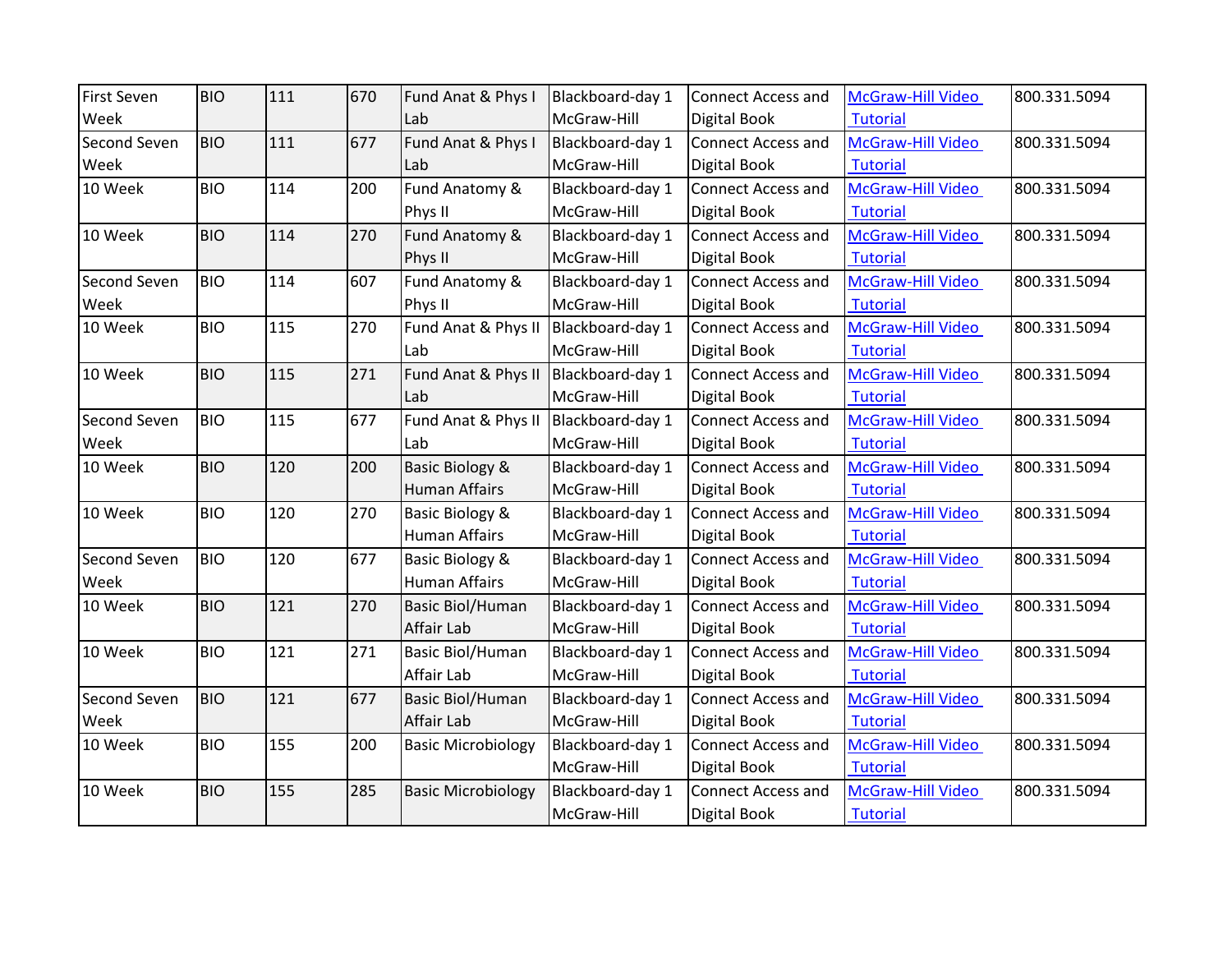| 10 Week            | <b>BIO</b> | 156 | 200 | <b>Basic Microbiology</b>          | Blackboard-day 1 | <b>Connect Access and</b>           | <b>McGraw-Hill Video</b>  | 800.331.5094    |
|--------------------|------------|-----|-----|------------------------------------|------------------|-------------------------------------|---------------------------|-----------------|
|                    |            |     |     | Lab                                | McGraw-Hill      | Digital Book                        | <b>Tutorial</b>           |                 |
| 10 Week            | <b>BIO</b> | 156 | 201 | <b>Basic Microbiology</b>          | Blackboard-day 1 | <b>Connect Access and</b>           | McGraw-Hill Video         | 800.331.5094    |
|                    |            |     |     | Lab                                | McGraw-Hill      | Digital Book                        | <b>Tutorial</b>           |                 |
| 10 Week            | <b>BIO</b> | 156 | 202 | <b>Basic Microbiology</b>          | Blackboard-day 1 | <b>Connect Access and</b>           | McGraw-Hill Video         | 800.331.5094    |
|                    |            |     |     | Lab                                | McGraw-Hill      | Digital Book                        | <b>Tutorial</b>           |                 |
| 10 Week            | <b>BIO</b> | 208 | 200 | Human Anat & Phys Blackboard-day 1 |                  | <b>Connect Access and</b>           | McGraw-Hill Video         | 800.331.5094    |
|                    |            |     |     |                                    | McGraw-Hill      | <b>Digital Book</b>                 | <b>Tutorial</b>           |                 |
| 10 Week            | <b>BIO</b> | 209 | 200 | Human Anat & Phys Blackboard-day 1 |                  | <b>Connect Access and</b>           | McGraw-Hill Video         | 800.331.5094    |
|                    |            |     |     | I Lab                              | McGraw-Hill      | Digital Book                        | <b>Tutorial</b>           |                 |
|                    |            |     |     |                                    | Physical         | Physical Book (Keep) RCBC Bookstore |                           | access@rcbc.edu |
|                    |            |     |     |                                    | distribution at  |                                     |                           |                 |
| 10 Week            | <b>BIO</b> | 212 | 200 | Human Anat & Phys Blackboard-day 1 |                  | <b>Connect Access and</b>           | McGraw-Hill Video         | 800.331.5094    |
|                    |            |     |     | Ш                                  | McGraw-Hill      | Digital Book                        | <b>Tutorial</b>           |                 |
| 10 Week            | <b>BIO</b> | 213 | 200 | Hum Anat & Phys II                 | Blackboard-day 1 | <b>Connect Access and</b>           | McGraw-Hill Video         | 800.331.5094    |
|                    |            |     |     | Lab                                | McGraw-Hill      | Digital Book                        | <b>Tutorial</b>           |                 |
|                    |            |     |     |                                    | Physical         | Physical Book (Keep) RCBC Bookstore |                           | access@rcbc.edu |
|                    |            |     |     |                                    | distribution at  |                                     |                           |                 |
| 10 Week            | <b>BUA</b> | 102 | 270 | Prin of                            | Blackboard-day 1 | <b>Connect Access and</b>           | McGraw-Hill Video         | 800.331.5094    |
|                    |            |     |     | Management                         | McGraw-Hill      | Digital Book                        | <b>Tutorial</b>           |                 |
| 10 Week            | <b>BUA</b> | 205 | 270 | <b>Business Law I</b>              | Blackboard-day 1 | <b>Connect Access and</b>           | McGraw-Hill Video         | 800.331.5094    |
|                    |            |     |     |                                    | McGraw-Hill      | Digital Book                        | <b>Tutorial</b>           |                 |
| 10 Week            | <b>BUA</b> | 206 | 270 | <b>Business Law II</b>             | Blackboard-day 1 | <b>Connect Access and</b>           | McGraw-Hill Video         | 800.331.5094    |
|                    |            |     |     |                                    | McGraw-Hill      | Digital Book                        | <b>Tutorial</b>           |                 |
| 10 Week            | <b>BUA</b> | 220 | 270 | Prin of Marketing                  | Blackboard-day 1 | <b>Connect Access and</b>           | McGraw-Hill Video         | 800.331.5094    |
|                    |            |     |     |                                    | McGraw-Hill      | Digital Book                        | <b>Tutorial</b>           |                 |
| 10 Week            |            |     |     |                                    |                  |                                     |                           | 856.222.0050    |
|                    | <b>BUA</b> | 361 | 200 | Supervised                         | Instructor       | <b>Instructor Provided</b>          | access@rcbc.edu           |                 |
|                    |            |     |     | Internship                         | Provided         |                                     |                           |                 |
| 10 Week            | <b>CHE</b> | 107 | 270 | Chemistry                          | Blackboard-day 1 | Digital Book                        | <b>Brytewave Access</b>   | 877.612.2233    |
|                    |            |     |     |                                    | <b>Brytewave</b> |                                     | <b>Through Blackboard</b> |                 |
| <b>First Seven</b> | <b>CHE</b> | 107 | 600 | Chemistry                          | Blackboard-day 1 | Digital Book                        | <b>Brytewave Access</b>   | 877.612.2233    |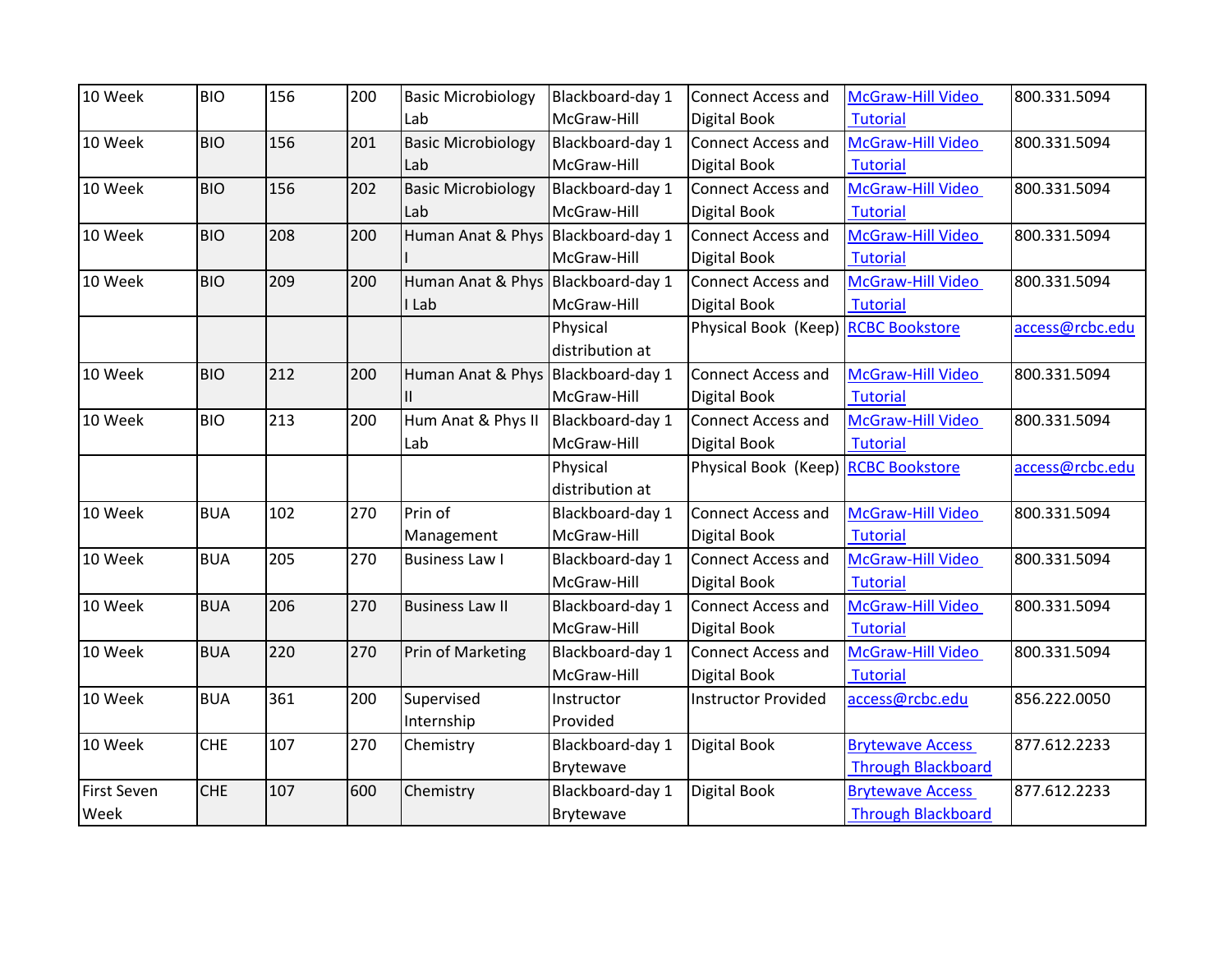| Second Seven       | <b>CHE</b> | 107 | 607 | Chemistry                             | Blackboard-day 1 | <b>Digital Book</b>        | <b>Brytewave Access</b>   | 877.612.2233    |
|--------------------|------------|-----|-----|---------------------------------------|------------------|----------------------------|---------------------------|-----------------|
| Week               |            |     |     |                                       | Brytewave        |                            | <b>Through Blackboard</b> |                 |
| 10 Week            | <b>CHE</b> | 108 | 270 | Chemistry                             | Physical         | Physical code              | <b>RCBC Bookstore</b>     | access@rcbc.edu |
|                    |            |     |     | Laboratory                            | distribution at  |                            |                           |                 |
| 10 Week            | <b>CHE</b> | 108 | 271 | Chemistry                             | Physical         | Physical code              | <b>RCBC Bookstore</b>     | access@rcbc.edu |
|                    |            |     |     | Laboratory                            | distribution at  |                            |                           |                 |
| First Seven        | <b>CHE</b> | 108 | 271 | Chemistry                             | Physical         | Physical code              | <b>RCBC Bookstore</b>     | access@rcbc.edu |
| Week               |            |     |     | Laboratory                            | distribution at  |                            |                           |                 |
| <b>First Seven</b> | <b>CHE</b> | 108 | 600 | Chemistry                             | Physical         | Physical code              | <b>RCBC Bookstore</b>     | access@rcbc.edu |
| Week               |            |     |     | Laboratory                            | distribution at  |                            |                           |                 |
| Second Seven       | <b>CHE</b> | 108 | 607 | Chemistry                             | Physical         | Physical code              | <b>RCBC Bookstore</b>     | access@rcbc.edu |
| Week               |            |     |     | Laboratory                            | distribution at  |                            |                           |                 |
| 10 Week            | <b>CHE</b> | 115 | 200 | <b>General Chemistry</b>              | Blackboard-day 1 | <b>Digital Book</b>        | <b>Brytewave Access</b>   | 877.612.2233    |
|                    |            |     |     |                                       | <b>Brytewave</b> |                            | <b>Through Blackboard</b> |                 |
| <b>First Seven</b> | <b>CHE</b> | 115 | 600 | General Chemistry I                   | Blackboard-day 1 | <b>Digital Book</b>        | <b>Brytewave Access</b>   | 877.612.2233    |
| Week               |            |     |     |                                       | <b>Brytewave</b> |                            | <b>Through Blackboard</b> |                 |
| 10 Week            | <b>CHE</b> | 116 | 200 | <b>General Chemistry I</b>            | Instructor       | <b>Instructor Provided</b> | access@rcbc.edu           | 856.222.0050    |
|                    |            |     |     | Laboratory                            | Provided         |                            |                           |                 |
| 10 Week            | <b>CHE</b> | 116 | 201 | General Chemistry I                   | Instructor       | <b>Instructor Provided</b> | access@rcbc.edu           | 856.222.0050    |
|                    |            |     |     | Laboratory                            | Provided         |                            |                           |                 |
| <b>First Seven</b> | <b>CHE</b> | 116 | 600 | <b>General Chemistry I</b>            | Instructor       | <b>Instructor Provided</b> | access@rcbc.edu           | 856.222.0050    |
| Week               |            |     |     | Laboratory                            | Provided         |                            |                           |                 |
| 10 Week            | <b>CHE</b> | 117 | 200 | General Chemistry II Blackboard-day 1 |                  | Digital Book               | <b>Brytewave Access</b>   | 877.612.2233    |
|                    |            |     |     |                                       | Brytewave        |                            | <b>Through Blackboard</b> |                 |
| Second Seven       | <b>CHE</b> | 117 | 607 | General Chemistry II Blackboard-day 1 |                  | <b>Digital Book</b>        | <b>Brytewave Access</b>   | 877.612.2233    |
| Week               |            |     |     |                                       | Brytewave        |                            | <b>Through Blackboard</b> |                 |
| 10 Week            | <b>CHE</b> | 118 | 200 | Gen Chem II Lab                       | Instructor       | <b>Instructor Provided</b> | access@rcbc.edu           | 856.222.0050    |
|                    |            |     |     |                                       | Provided         |                            |                           |                 |
| 10 Week            | <b>CHE</b> | 118 | 201 | Gen Chem II Lab                       | Instructor       | <b>Instructor Provided</b> | access@rcbc.edu           | 856.222.0050    |
|                    |            |     |     |                                       | Provided         |                            |                           |                 |
| Second Seven       | <b>CHE</b> | 118 | 607 | Gen Chem II Lab                       | Instructor       | <b>Instructor Provided</b> | access@rcbc.edu           | 856.222.0050    |
| Week               |            |     |     |                                       | Provided         |                            |                           |                 |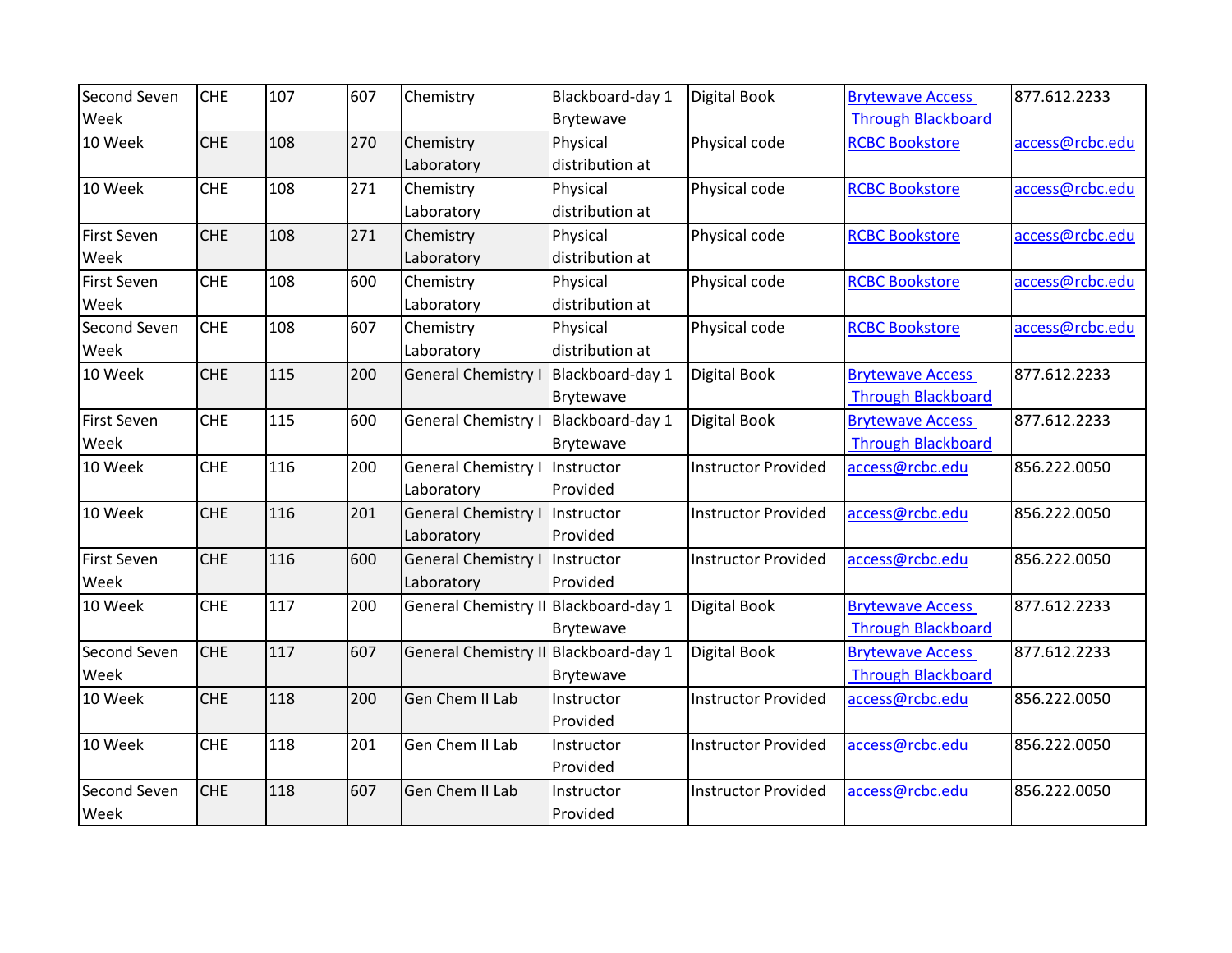| 10 Week      | <b>CHE</b> | 210 | 270 | Nutrition                             | Blackboard-day 1 | Digital Book               | <b>Brytewave Access</b>   | 877.612.2233    |
|--------------|------------|-----|-----|---------------------------------------|------------------|----------------------------|---------------------------|-----------------|
|              |            |     |     |                                       | Brytewave        |                            | <b>Through Blackboard</b> |                 |
| 10 Week      | <b>CHE</b> | 240 | 200 | Organic Chemistry                     | Blackboard-day 1 | Digital Book               | <b>Brytewave Access</b>   | 877.612.2233    |
|              |            |     |     |                                       | Brytewave        |                            | <b>Through Blackboard</b> |                 |
| 10 Week      | <b>CHE</b> | 241 | 200 | Organic Chemistry I                   | Physical         | Lab coat                   | <b>RCBC Bookstore</b>     | access@rcbc.edu |
|              |            |     |     | Lab                                   | distribution at  |                            |                           |                 |
| 10 Week      | <b>CHE</b> | 241 | 201 | <b>Organic Chemistry I</b>            | Physical         | Lab coat                   | <b>RCBC Bookstore</b>     | access@rcbc.edu |
|              |            |     |     | Lab                                   | distribution at  |                            |                           |                 |
| 10 Week      | <b>CHE</b> | 242 | 200 | Organic Chemistry II Blackboard-day 1 |                  | Digital Book               | <b>Brytewave Access</b>   | 877.612.2233    |
|              |            |     |     |                                       | Brytewave        |                            | <b>Through Blackboard</b> |                 |
| 10 Week      | <b>CHE</b> | 243 | 201 | Organic Chem II Lab Student has from  |                  | Lab coat                   | <b>RCBC Bookstore</b>     | access@rcbc.edu |
|              |            |     |     |                                       | <b>CHE 241</b>   |                            |                           |                 |
| 10 Week      | <b>CIS</b> | 101 | 200 | Computing                             | Blackboard-day 1 | Digital Book               | <b>Brytewave Access</b>   | 877.612.2233    |
|              |            |     |     | Essentials                            | Brytewave        |                            | <b>Through Blackboard</b> |                 |
| Second Seven | <b>CIS</b> | 101 | 677 | Computing                             | Blackboard-day 1 | Digital Book               | <b>Brytewave Access</b>   | 877.612.2233    |
| Week         |            |     |     | Essentials                            | Brytewave        |                            | <b>Through Blackboard</b> |                 |
| 10 Week      | <b>CIS</b> | 132 | 277 | MS Access Tech &                      | Blackboard-day 1 | Digital Book               | <b>Brytewave Access</b>   | 877.612.2233    |
|              |            |     |     | Programming                           | Brytewave        |                            | <b>Through Blackboard</b> |                 |
| 10 Week      | <b>CIS</b> | 138 | 200 | Intro to Operating                    | Blackboard-day 1 | Digital Book               | <b>Brytewave Access</b>   | 877.612.2233    |
|              |            |     |     | Sys                                   | Brytewave        |                            | <b>Through Blackboard</b> |                 |
| 10 Week      | <b>CIS</b> | 161 | 270 | Computer                              | Blackboard-day 1 | Mindtap Access and         | <b>Cengage Video</b>      | 800.354.9706    |
|              |            |     |     | Applications                          | Cengage          | Digital Book               | <b>Tutorial</b>           |                 |
| Second Five  | <b>CIS</b> | 161 | 300 | Computer                              | Blackboard-day 1 | Mindtap Access and         | <b>Cengage Video</b>      | 800.354.9706    |
| Week         |            |     |     | Applications                          | Cengage          | Digital Book               | <b>Tutorial</b>           |                 |
| Second Seven | <b>CIS</b> | 161 | 685 | Computer                              | Blackboard-day 1 | Mindtap Access and         | <b>Cengage Video</b>      | 800.354.9706    |
| Week         |            |     |     | Applications                          | Cengage          | Digital Book               | <b>Tutorial</b>           |                 |
| 10 Week      | <b>CIS</b> | 230 | 277 | Systems Analysis &                    | Blackboard-day 1 | Digital Book               | <b>Brytewave Access</b>   | 877.612.2233    |
|              |            |     |     | Design                                | Brytewave        |                            | <b>Through Blackboard</b> |                 |
| 12 Week      | COM        | 120 | 970 | Radio Production                      | Instructor       | <b>Instructor Provided</b> | access@rcbc.edu           | 856.222.0050    |
|              |            |     |     |                                       | Provided         |                            |                           |                 |
| 10 Week      | <b>COM</b> | 200 | 270 | Bus. & Prof.                          | Blackboard-day 1 | Digital Book               | <b>Brytewave Access</b>   | 877.612.2233    |
|              |            |     |     | Communication                         | Brytewave        |                            | <b>Through Blackboard</b> |                 |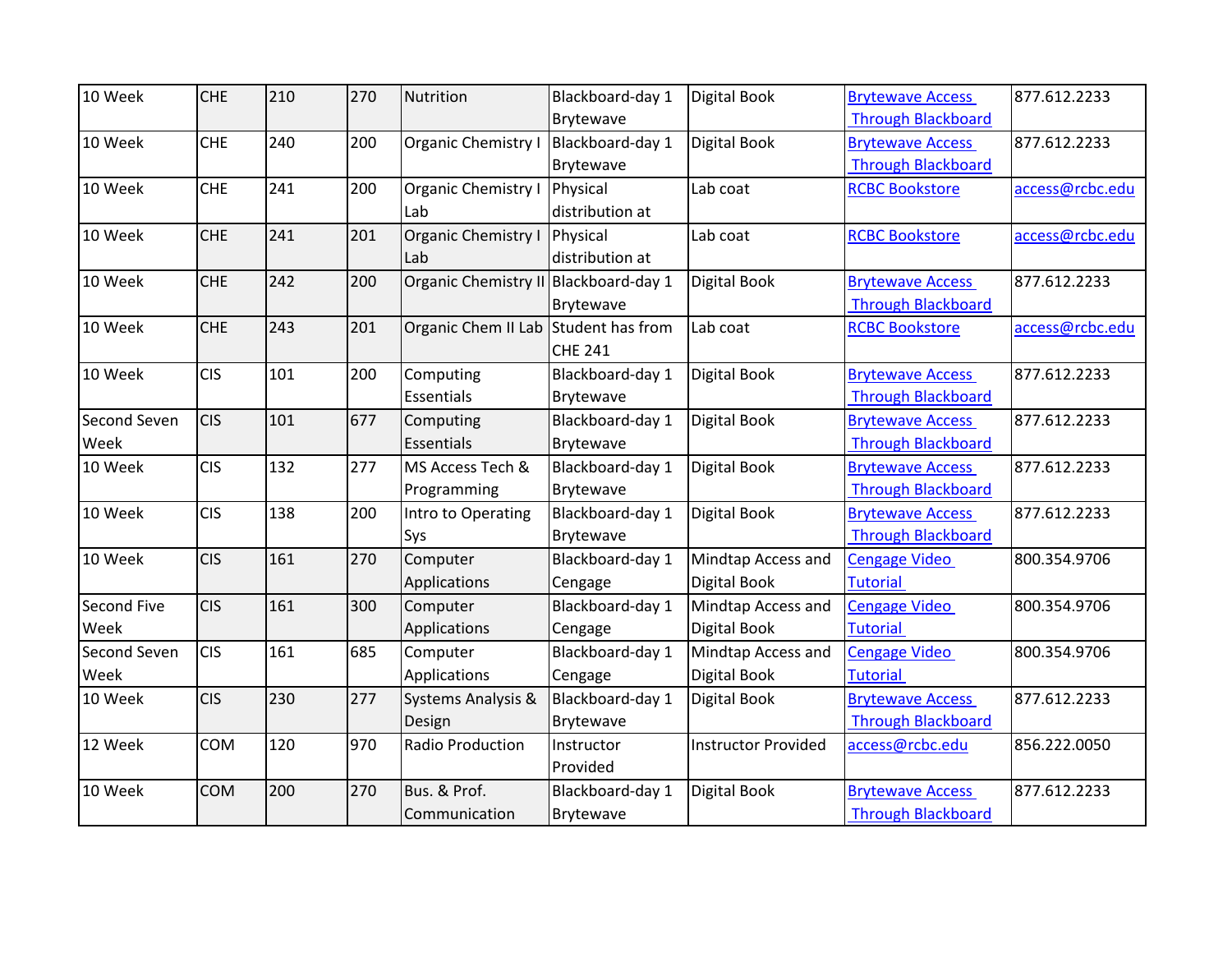| 10 Week            | <b>CRJ</b> | 111 | 270 | Criminal Law                  | Blackboard-day 1 | <b>Digital Book</b>        | <b>Brytewave Access</b>   | 877.612.2233    |
|--------------------|------------|-----|-----|-------------------------------|------------------|----------------------------|---------------------------|-----------------|
|                    |            |     |     |                               | Brytewave        |                            | <b>Through Blackboard</b> |                 |
| <b>First Seven</b> | <b>CSE</b> | 110 | 600 | Intro to Computer             | Blackboard-day 1 | <b>Digital Book</b>        | <b>Brytewave Access</b>   | 877.612.2233    |
| Week               |            |     |     | Sc I                          | Brytewave        |                            | <b>Through Blackboard</b> |                 |
| Second Seven       | <b>CSE</b> | 112 | 607 | Intro to Comp Sci II          | Student as book  | Digital Book               | <b>Brytewave Access</b>   | 877.612.2233    |
| Week               |            |     |     |                               | from CSE 110     |                            | <b>Through Blackboard</b> |                 |
| Second Seven       | <b>CSE</b> | 114 | 680 | <b>Objt Oriented</b>          | Blackboard-day 1 | Digital Book               | <b>Brytewave Access</b>   | 877.612.2233    |
| Week               |            |     |     | Prog/Data Abstr               | Brytewave        |                            | <b>Through Blackboard</b> |                 |
| 10 Week            | <b>CSE</b> | 135 | 200 | Comp Prog &                   | Blackboard-day 1 | <b>Digital Book</b>        | <b>Brytewave Access</b>   | 877.612.2233    |
|                    |            |     |     | Problem Solving               | Brytewave        |                            | <b>Through Blackboard</b> |                 |
| 10 Week            | <b>CSE</b> | 223 | 200 | Adv Prog Workshop Instructor  |                  | <b>Instructor Provided</b> | access@rcbc.edu           | 856.222.0020    |
|                    |            |     |     |                               | Provided         |                            |                           |                 |
| Second Seven       | <b>CUL</b> | 107 | 607 | <b>Culinary Arts</b>          | Physical         | Physical Book and          | <b>RCBC Bookstore</b>     | access@rcbc.edu |
| Week               |            |     |     |                               | distribution at  | Uniform                    |                           |                 |
| Second Seven       | <b>CUL</b> | 125 | 607 | Fund/Professional             | Physical         | Physical Book and          | <b>RCBC Bookstore</b>     | access@rcbc.edu |
| Week               |            |     |     | <b>Baking I</b>               | distribution at  | Uniform                    |                           |                 |
| 10 Week            | <b>DHY</b> | 200 | 285 | Den                           | Physical         | Physical Book (keep)       | access@rcbc.edu           | 856.222.0050    |
|                    |            |     |     | Pharmacology/Pain             | distribution at  |                            |                           |                 |
| 10 Week            | <b>DHY</b> | 222 | 200 | Local Anesthesia              | Physical         | Physical Book (keep)       | access@rcbc.edu           | 856.222.0050    |
|                    |            |     |     |                               | distribution at  |                            |                           |                 |
| 12 Week            | <b>DMS</b> | 211 | 900 | <b>Ultrasound Physics</b>     | Student has      |                            | access@rcbc.edu           | 856.222.0050    |
|                    |            |     |     |                               | textbook from    |                            |                           |                 |
| 12 Week            | <b>DMS</b> | 214 | 900 | Ultrasound OB/GYN Student has |                  |                            | access@rcbc.edu           | 856.222.0050    |
|                    |            |     |     |                               | textbook from    |                            |                           |                 |
| 12 Week            | <b>DMS</b> | 215 | 900 | Ultrasound OB/GYN Student has |                  |                            | access@rcbc.edu           | 856.222.0050    |
|                    |            |     |     | II Lab                        | textbook from    |                            |                           |                 |
| 12 Week            | <b>DMS</b> | 215 | 901 | Ultrasound OB/GYN Student has |                  |                            | access@rcbc.edu           | 856.222.0050    |
|                    |            |     |     | II Lab                        | textbook from    |                            |                           |                 |
| 12 Week            | <b>DMS</b> | 220 | 900 | <b>Clinical Practicum I</b>   | Trajecsys        | <b>Instructor Provided</b> | access@rcbc.edu           | 856.222.0050    |
|                    |            |     |     |                               |                  |                            |                           |                 |
| 10 Week            | ECO        | 203 | 270 | Prin of                       | Blackboard-day 1 | <b>Connect Access and</b>  | McGraw-Hill Video         | 800.331.5094    |
|                    |            |     |     | Microeconomics                | McGraw-Hill      | <b>Digital Book</b>        | <b>Tutorial</b>           |                 |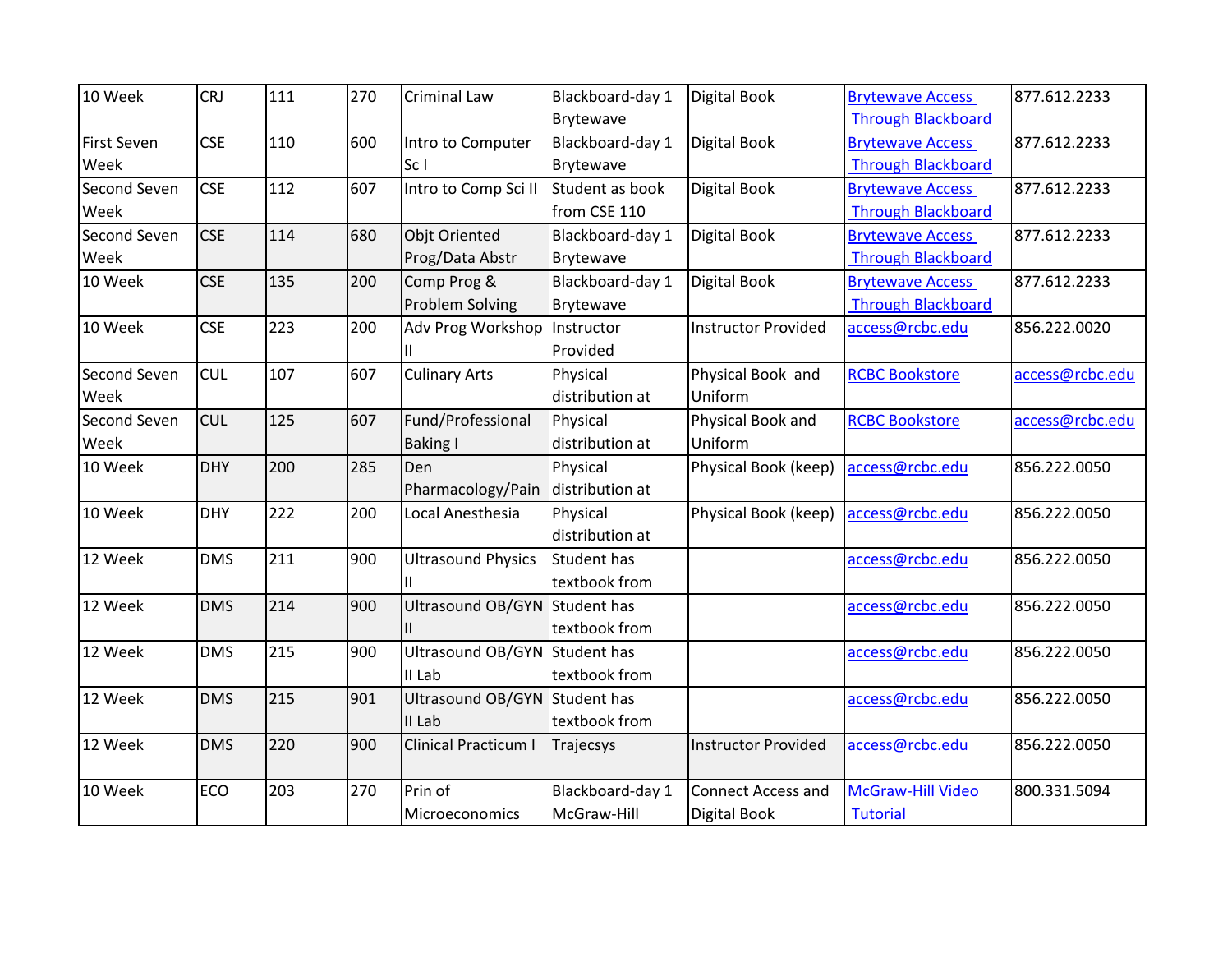| Second Seven       | <b>ECO</b> | 203 | 677    | Prin of                         | Blackboard-day 1  | <b>Connect Access and</b>  | <b>McGraw-Hill Video</b>  | 800.331.5094    |
|--------------------|------------|-----|--------|---------------------------------|-------------------|----------------------------|---------------------------|-----------------|
| Week               |            |     |        | Microeconomics                  | McGraw-Hill       | <b>Digital Book</b>        | <b>Tutorial</b>           |                 |
| 10 Week            | ECO        | 204 | 270    | Prin of                         | Blackboard-day 1  | <b>Connect Access and</b>  | McGraw-Hill Video         | 800.331.5094    |
|                    |            |     |        | Macroeconomics                  | McGraw-Hill       | <b>Digital Book</b>        | <b>Tutorial</b>           |                 |
| Second Five        | <b>ECO</b> | 204 | 300    | Prin of                         | Blackboard-day 1  | <b>Connect Access and</b>  | McGraw-Hill Video         | 800.331.5094    |
| Week               |            |     |        | Macroeconomics                  | McGraw-Hill       | <b>Digital Book</b>        | <b>Tutorial</b>           |                 |
| Second Seven       | <b>ECO</b> | 204 | 677    | Prin of                         | Blackboard-day 1  | <b>Connect Access and</b>  | McGraw-Hill Video         | 800.331.5094    |
| Week               |            |     |        | Macroeconomics                  | McGraw-Hill       | Digital Book               | <b>Tutorial</b>           |                 |
| 10 Week            | <b>EDU</b> | 112 | 270    | Hist Fnds American              | Blackboard-day 1  | <b>Connect Access and</b>  | McGraw-Hill Video         | 800.331.5094    |
|                    |            |     |        | Edu                             | McGraw-Hill       | Digital Book               | <b>Tutorial</b>           |                 |
| <b>First Seven</b> | <b>EDU</b> | 130 | 300    | Human                           | Blackboard-day 1  | <b>Connect Access and</b>  | McGraw-Hill Video         | 800.331.5094    |
| Week               |            |     |        | Exceptionality                  | McGraw-Hill       | <b>Digital Book</b>        | <b>Tutorial</b>           |                 |
| First Seven        | <b>EDU</b> | 130 | 600    | Human                           | Blackboard-day 1  | <b>Connect Access and</b>  | McGraw-Hill Video         | 800.331.5094    |
| Week               |            |     |        | Exceptionality                  | McGraw-Hill       | <b>Digital Book</b>        | <b>Tutorial</b>           |                 |
| <b>First Seven</b> | <b>EGR</b> | 151 | 600    | Frshmn Engineering   Instructor |                   | <b>Instructor Provided</b> | access@rcbc.edu           | 856.222.0050    |
| Week               |            |     |        | Clinic I                        | Provided          |                            |                           |                 |
| Second Seven       | <b>EGR</b> | 152 | 607    | Frshmn Engineering   Instructor |                   | <b>Instructor Provided</b> | access@rcbc.edu           | 856.222.0050    |
| Week               |            |     |        | Clinic II                       | Provided          |                            |                           |                 |
| 10 Week            | <b>EGR</b> | 201 | 285    | <b>Engineering Statics</b>      | Blackboard-day 1  | <b>Digital Book</b>        | <b>Brytewave Access</b>   | 877.612.2233    |
|                    |            |     |        |                                 | Brytewave         |                            | <b>Through Blackboard</b> |                 |
| 10 Week            | <b>EGR</b> | 202 | 285    | Engineering                     | Blackboard-day 1  | <b>Digital Book</b>        | <b>Brytewave Access</b>   | 877.612.2233    |
|                    |            |     |        | <b>Dynamics</b>                 | Brytewave         |                            | <b>Through Blackboard</b> |                 |
| <b>First Seven</b> | <b>EGR</b> | 251 | 600    | Soph Engineering                | Instructor        | <b>Instructor Provided</b> | access@rcbc.edu           | 856.222.0050    |
| Week               |            |     |        | Clinic I                        | Provided          |                            |                           |                 |
| Second Seven       | <b>EGR</b> | 252 | 607    | Soph Engineering                | Instructor        | <b>Instructor Provided</b> | access@rcbc.edu           | 856.222.0050    |
| Week               |            |     |        | Clinic II                       | Provided          |                            |                           |                 |
| 10 Week            | <b>EMS</b> | 101 | 270    | <b>Basic Emergency</b>          | Physical          | Physical Book (keep)       | <b>RCBC Bookstore</b>     | access@rcbc.edu |
|                    |            |     |        | <b>Medical Tech</b>             | distribution at   |                            |                           |                 |
| 10 Week            | <b>EMS</b> | 101 | Non    | <b>Basic Emergency</b>          | Physical textbook | <b>Physical Book</b>       | Purchase at Bookstore     | access@rcbc.edu |
|                    |            |     | Credit | <b>Medical Tech</b>             | MUST be           |                            | (not access               |                 |
| 10 Week            | <b>EMS</b> | 102 | 200    | Psychomotor Skill               | Student has from  | Physical Book (keep)       | <b>RCBC Bookstore</b>     | access@rcbc.edu |
|                    |            |     |        | <b>EMT Cert</b>                 | <b>EMS 101</b>    |                            |                           |                 |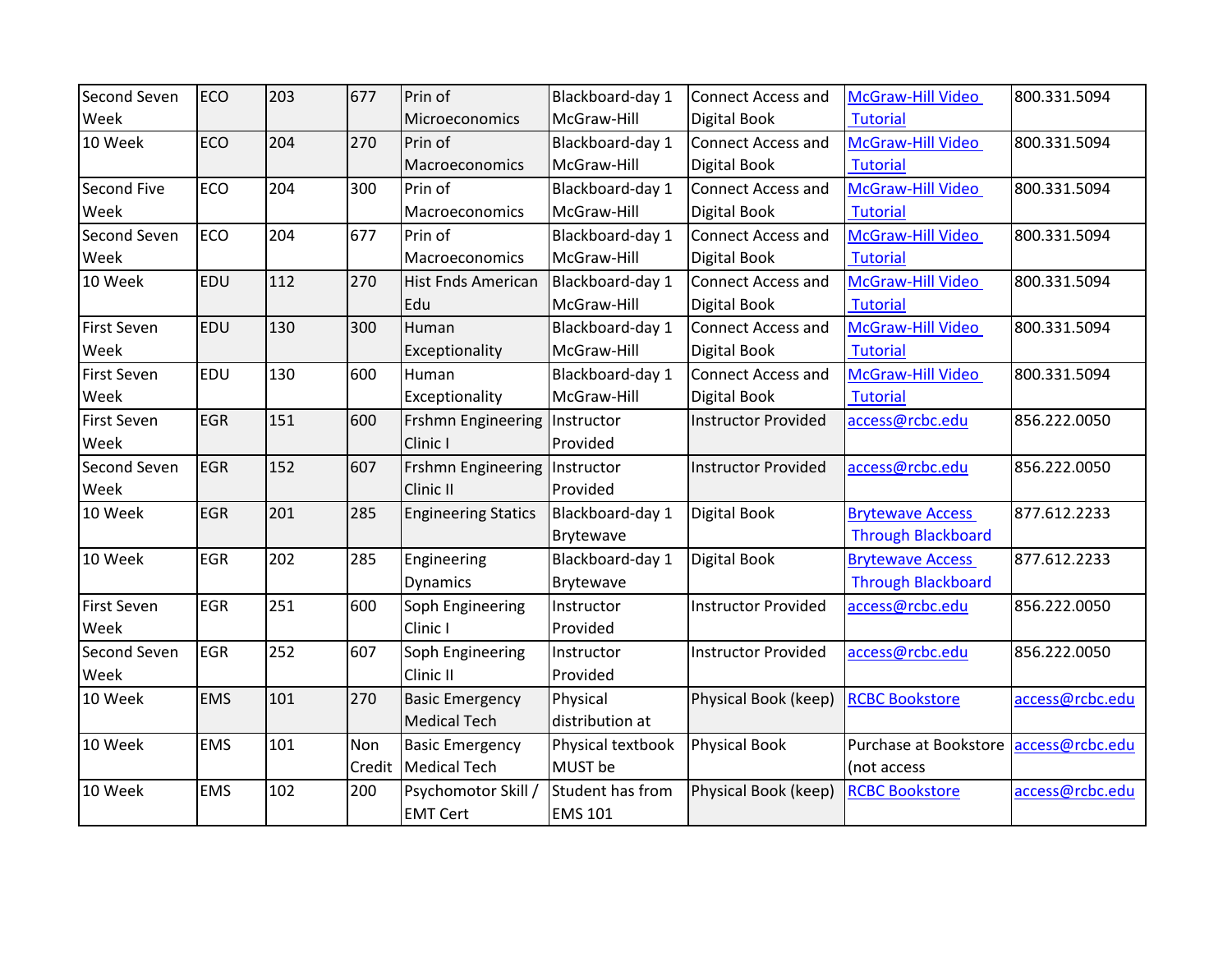| 10 Week            | <b>ENG</b> | 080 | 200A | College                        | Blackboard-day 1      | Digital Book              | <b>Brytewave Access</b>      | 877.612.2233          |
|--------------------|------------|-----|------|--------------------------------|-----------------------|---------------------------|------------------------------|-----------------------|
|                    |            |     |      | Composition I Clinic Brytewave |                       |                           | <b>Through Blackboard</b>    |                       |
|                    |            |     |      |                                | Blackboard-day 1 -    | <b>InQuizitive Access</b> | <b>Norton Video Tutorial</b> | <b>Norton Support</b> |
|                    |            |     |      |                                | Norton                | and Digital Book          |                              | Form                  |
| 10 Week            | <b>ENG</b> | 080 | 271A | College                        | Blackboard-day 1      | Digital Book              | <b>Brytewave Access</b>      | 877.612.2233          |
|                    |            |     |      | Composition I Clinic Brytewave |                       |                           | <b>Through Blackboard</b>    |                       |
|                    |            |     |      |                                | Blackboard-day 1 -    | <b>InQuizitive Access</b> | <b>Norton Video Tutorial</b> | <b>Norton Support</b> |
|                    |            |     |      |                                | Norton                | and Digital Book          |                              | Form                  |
| 10 Week            | <b>ENG</b> | 080 | 272A | College                        | Blackboard-day 1      | Digital Book              | <b>Brytewave Access</b>      | 877.612.2233          |
|                    |            |     |      | Composition I Clinic Brytewave |                       |                           | <b>Through Blackboard</b>    |                       |
|                    |            |     |      |                                | Blackboard-day 1 -    | <b>InQuizitive Access</b> | <b>Norton Video Tutorial</b> | <b>Norton Support</b> |
|                    |            |     |      |                                | Norton                | and Digital Book          |                              | Form                  |
| 10 Week            | <b>ENG</b> | 101 | 200  | College                        | Blackboard-day 1      | Digital Book              | <b>Brytewave Access</b>      | 877.612.2233          |
|                    |            |     |      | <b>Composition I</b>           | Brytewave             |                           | <b>Through Blackboard</b>    |                       |
|                    |            |     |      |                                | Blackboard-day 1 -    | <b>InQuizitive Access</b> | <b>Norton Video Tutorial</b> | <b>Norton Support</b> |
|                    |            |     |      |                                | Norton                | and Digital Book          |                              | Form                  |
| 10 Week            | <b>ENG</b> | 101 | 200A | College                        | <b>Blackboard and</b> | Digital Book and          | See Instructions for         | See Instructions      |
|                    |            |     |      | <b>Composition I</b>           | <b>InQuizitive</b>    | <b>InQuizitive</b>        | <b>ENG 101</b>               | for ENG 101           |
| 10 Week            | <b>ENG</b> | 101 | 270  | College                        | <b>Blackboard and</b> | Digital Book and          | See Instructions for         | See Instructions      |
|                    |            |     |      | <b>Composition I</b>           | <b>InQuizitive</b>    | <b>InQuizitive</b>        | <b>ENG 101</b>               | for ENG 101           |
| 10 Week            | <b>ENG</b> | 101 | 271  | College                        | <b>Blackboard and</b> | Digital Book and          | See Instructions for         | See Instructions      |
|                    |            |     |      | Composition I                  | <b>InQuizitive</b>    | <b>InQuizitive</b>        | <b>ENG 101</b>               | for ENG 101           |
| 10 Week            | <b>ENG</b> | 101 | 271A | College                        | <b>Blackboard and</b> | Digital Book and          | See Instructions for         | See Instructions      |
|                    |            |     |      | <b>Composition I</b>           | <b>InQuizitive</b>    | <b>InQuizitive</b>        | <b>ENG 101</b>               | for ENG 101           |
| 10 Week            | <b>ENG</b> | 101 | 272  | College                        | Blackboard and        | Digital Book and          | See Instructions for         | See Instructions      |
|                    |            |     |      | <b>Composition I</b>           | <b>InQuizitive</b>    | <b>InQuizitive</b>        | <b>ENG 101</b>               | for ENG 101           |
| 10 Week            | <b>ENG</b> | 101 | 272A | College                        | <b>Blackboard and</b> | Digital Book and          | See Instructions for         | See Instructions      |
|                    |            |     |      | <b>Composition I</b>           | <b>InQuizitive</b>    | <b>InQuizitive</b>        | <b>ENG 101</b>               | for ENG 101           |
| <b>First Seven</b> | ENG        | 101 | 670  | College                        | <b>Blackboard and</b> | Digital Book and          | See Instructions for         | See Instructions      |
| Week               |            |     |      | <b>Composition I</b>           | <b>InQuizitive</b>    | <b>InQuizitive</b>        | <b>ENG 101</b>               | for ENG 101           |
| Second Seven       | <b>ENG</b> | 101 | 677  | College                        | Blackboard and        | Digital Book and          | See Instructions for         | See Instructions      |
| Week               |            |     |      | <b>Composition I</b>           | <b>InQuizitive</b>    | <b>InQuizitive</b>        | <b>ENG 101</b>               | for ENG 101           |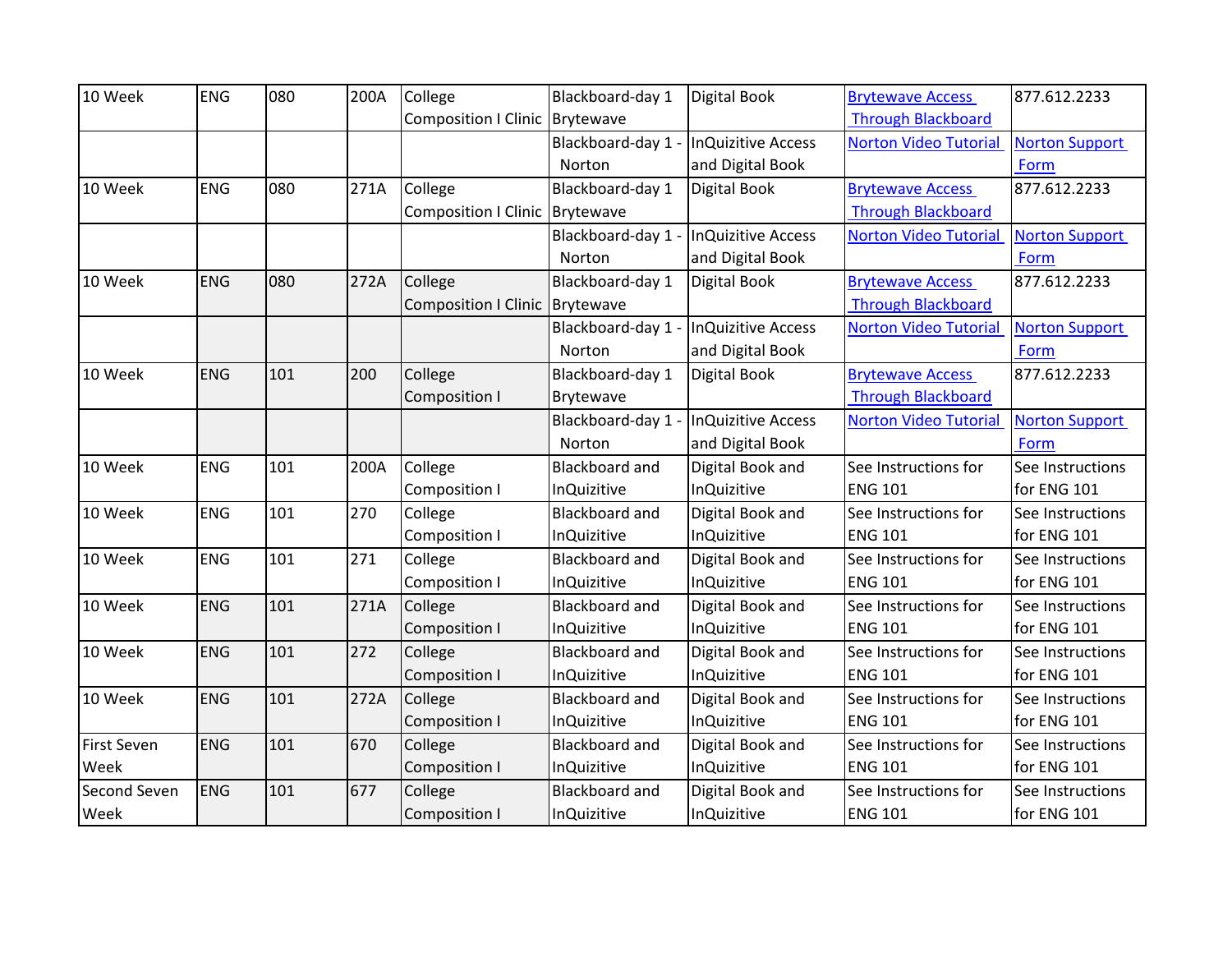| 10 Week            | <b>ENG</b> | 102 | 270 | College                             | Blackboard-day 1  | <b>Digital Book</b>                   | <b>Brytewave Access</b>       | 877.612.2233    |
|--------------------|------------|-----|-----|-------------------------------------|-------------------|---------------------------------------|-------------------------------|-----------------|
|                    |            |     |     | <b>Composition II</b>               | Brytewave         |                                       | <b>Through Blackboard</b>     |                 |
| 10 Week            | <b>ENG</b> | 102 | 271 | College                             | Blackboard-day 1  | Digital Book                          | <b>Brytewave Access</b>       | 877.612.2233    |
|                    |            |     |     | <b>Composition II</b>               | Brytewave         |                                       | <b>Through Blackboard</b>     |                 |
| Second Five        | <b>ENG</b> | 102 | 300 | College                             | Blackboard-day 1  | Digital Book                          | <b>Brytewave Access</b>       | 877.612.2233    |
| Week               |            |     |     | <b>Composition II</b>               | Brytewave         |                                       | <b>Through Blackboard</b>     |                 |
| First Seven        | <b>ENG</b> | 102 | 600 | College                             | Blackboard-day 1  | Digital Book                          | <b>Brytewave Access</b>       | 877.612.2233    |
| Week               |            |     |     | <b>Composition II</b>               | Brytewave         |                                       | <b>Through Blackboard</b>     |                 |
| <b>First Seven</b> | <b>ENG</b> | 102 | 670 | College                             | Blackboard-day 1  | <b>Digital Book</b>                   | <b>Brytewave Access</b>       | 877.612.2233    |
| Week               |            |     |     | <b>Composition II</b>               | Brytewave         |                                       | <b>Through Blackboard</b>     |                 |
| Second Seven       | ENG        | 102 | 677 | College                             | Blackboard-day 1  | Digital Book                          | <b>Brytewave Access</b>       | 877.612.2233    |
| Week               |            |     |     | <b>Composition II</b>               | Brytewave         |                                       | <b>Through Blackboard</b>     |                 |
| 10 Week            | ESL        | 078 | 200 | <b>ESL Writing III</b>              | Physical          | Physical Book (keep)                  | <b>RCBC Bookstore</b>         | access@rcbc.edu |
|                    |            |     |     |                                     | distribution at   |                                       |                               |                 |
| 10 Week            | <b>ESL</b> | 097 | 200 | English for Acad                    | Instructor        | <b>Instructor Provided</b>            | access@rcbc.edu               | 856.222.0050    |
|                    |            |     |     | Purposes                            | Provided          |                                       |                               |                 |
| 12 Week            | <b>ETC</b> | 222 | 900 | Entertainment Tech Blackboard-day 1 |                   | <b>Digital Book</b>                   | <b>Brytewave Access</b>       | 877.612.2233    |
|                    |            |     |     | Field Exp                           | Brytewave         |                                       | <b>Through Blackboard</b>     |                 |
| Second Seven       | <b>FSM</b> | 125 | 677 | <b>Food Serv</b>                    | Physical          | Physical Book (keep)                  | <b>RCBC Bookstore</b>         | access@rcbc.edu |
| Week               |            |     |     | Sani/Accident Prev                  | distribution at   |                                       |                               |                 |
| 10 Week            | <b>FSM</b> | 125 | 870 | Food Serv                           | Physical          | Physical Book (keep)                  | <b>RCBC Bookstore</b>         | access@rcbc.edu |
|                    |            |     |     | Sani/Accident Prev                  | distribution at   |                                       |                               |                 |
| 10 Week            | <b>GDD</b> | 101 | 285 | Intro to Computer                   | Physical          | Physical Book (keep)                  | <b>RCBC Bookstore</b>         | access@rcbc.edu |
|                    |            |     |     | Graphics                            | distribution at   |                                       |                               |                 |
| 10 Week            | <b>GEO</b> | 102 | 285 | Principles of                       | Blackboard -day 1 | <b>Wiley Pluss Access</b>             | <b>WileyPlus Registration</b> | 877.762.2974    |
|                    |            |     |     | Geography                           | Wiley             |                                       | <b>Video</b>                  |                 |
| Second Seven       | <b>GEO</b> | 102 | 677 | Principles of                       | Blackboard -day 1 | <b>Wiley Pluss Access</b>             | <b>WileyPlus Registration</b> | 877.762.2974    |
| Week               |            |     |     | Geography                           | Wiley             |                                       | <b>Video</b>                  |                 |
| <b>First Seven</b> | GIS        | 202 | 600 | Fundamentals of                     | Physical          | Physical Book (rental) RCBC Bookstore |                               | access@rcbc.edu |
| Week               |            |     |     | <b>Remote Sensing</b>               | distribution at   |                                       |                               |                 |
| 10 Week            | <b>HIS</b> | 101 | 270 | U S History I                       | Blackboard-day 1  | <b>Connect Access and</b>             | <b>McGraw-Hill Video</b>      | 800.331.5094    |
|                    |            |     |     |                                     | McGraw-Hill       | <b>Digital Book</b>                   | <b>Tutorial</b>               |                 |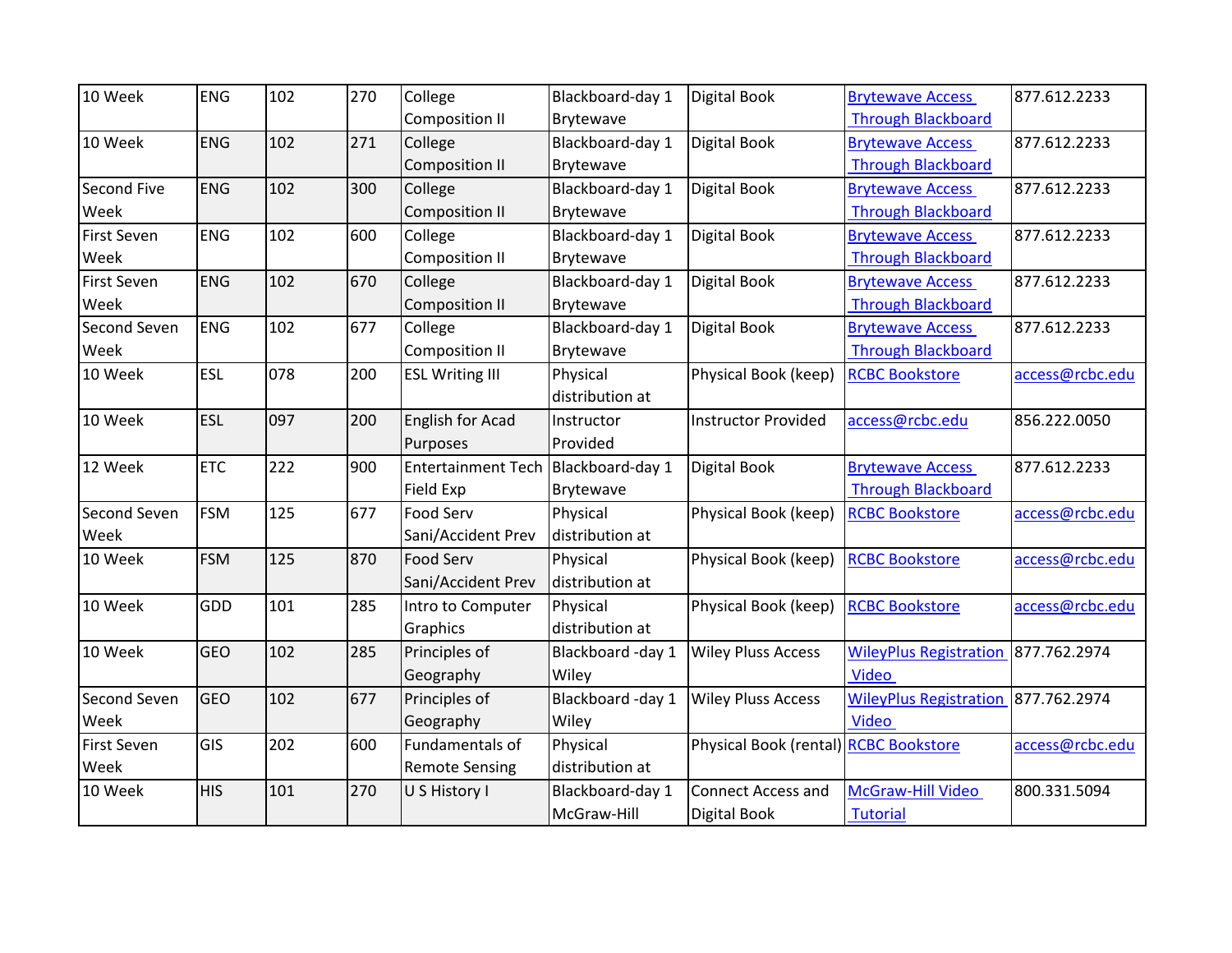| <b>First Seven</b> | <b>HIS</b> | 101 | 600 | U S History I          | Blackboard-day 1 | <b>Connect Access and</b>  | McGraw-Hill Video         | 800.331.5094    |
|--------------------|------------|-----|-----|------------------------|------------------|----------------------------|---------------------------|-----------------|
| Week               |            |     |     |                        | McGraw-Hill      | Digital Book               | <b>Tutorial</b>           |                 |
| Second Seven       | <b>HIS</b> | 101 | 677 | U S History I          | Blackboard-day 1 | <b>Connect Access and</b>  | McGraw-Hill Video         | 800.331.5094    |
| Week               |            |     |     |                        | McGraw-Hill      | Digital Book               | <b>Tutorial</b>           |                 |
| 10 Week            | <b>HIS</b> | 102 | 270 | U S History II         | Blackboard-day 1 | Connect Access and         | McGraw-Hill Video         | 800.331.5094    |
|                    |            |     |     |                        | McGraw-Hill      | Digital Book               | <b>Tutorial</b>           |                 |
| Second Seven       | <b>HIS</b> | 102 | 677 | U S History II         | Blackboard-day 1 | <b>Connect Access and</b>  | McGraw-Hill Video         | 800.331.5094    |
| Week               |            |     |     |                        | McGraw-Hill      | Digital Book               | <b>Tutorial</b>           |                 |
| 12 Week            | <b>HIT</b> | 106 | 970 | Medical                | Blackboard-day 1 | <b>Connect Access and</b>  | McGraw-Hill Video         | 800.331.5094    |
|                    |            |     |     | Terminology            | McGraw-Hill      | <b>Digital Book</b>        | <b>Tutorial</b>           |                 |
| 12 Week            | <b>HIT</b> | 106 | 971 | Medical                | Blackboard-day 1 | <b>Connect Access and</b>  | McGraw-Hill Video         | 800.331.5094    |
|                    |            |     |     | Terminology            | McGraw-Hill      | Digital Book               | <b>Tutorial</b>           |                 |
| 12 Week            | <b>HIT</b> | 115 | 970 | Pathophysiology        | Blackboard-day 1 | MyHealthLab Access         | <b>Pearson Access</b>     | 800.677.6337    |
|                    |            |     |     |                        | Pearson          | and Digital Book           |                           |                 |
| 12 Week            | <b>HIT</b> | 117 | 970 | Pharmacology           | Blackboard-day 1 | Digital Book               | <b>Brytewave Access</b>   | 877.612.2233    |
|                    |            |     |     |                        | Brytewave        |                            | <b>Through Blackboard</b> |                 |
| 12 Week            | <b>HIT</b> | 118 | 970 | Intro to Coding        | Physical         | Physical Book (keep)       | <b>RCBC Bookstore</b>     | access@rcbc.edu |
|                    |            |     |     |                        | distribution at  |                            |                           |                 |
| First Seven        | <b>HOS</b> | 235 | 650 | Ecotourism             | Instructor       | <b>Instructor Provided</b> | access@rcbc.edu           | 856.222.0050    |
| Week               |            |     |     | Destinations N. J      | provided         |                            |                           |                 |
| 10 Week            | <b>HWP</b> | 101 | 270 | Intro to Hith &        | Instructor       | <b>Instructor Provided</b> | access@rcbc.edu           | 856.222.0050    |
|                    |            |     |     | <b>Wellness Promo</b>  | Provided         |                            |                           |                 |
| 10 Week            | <b>HWP</b> | 103 | 725 | <b>ECG Application</b> | Physical         | Physical Book (keep)       | <b>RCBC Bookstore</b>     | access@rcbc.edu |
|                    |            |     |     |                        | distribution at  |                            |                           |                 |
| 10 Week            | <b>HWP</b> | 110 | 270 | Intro to Exercise      | Physical         | Physical Book (keep)       | <b>RCBC Bookstore</b>     | access@rcbc.edu |
|                    |            |     |     | Science                | distribution at  |                            |                           |                 |
| 10 Week            | LIT        | 203 | 270 | Masterpieces of        | Instructor       | <b>Instructor Provided</b> | access@rcbc.edu           | 856.222.0050    |
|                    |            |     |     | World Lit I            | Provided         |                            |                           |                 |
| <b>First Seven</b> | <b>LIT</b> | 203 | 670 | Masterpieces of        | Instructor       | <b>Instructor Provided</b> | access@rcbc.edu           | 856.222.0050    |
| Week               |            |     |     | World Lit I            | Provided         |                            |                           |                 |
| 10 Week            | LIT        | 211 | 270 | Masterpieces of        | Physical         | Physical Book (keep)       | <b>RCBC Bookstore</b>     | access@rcbc.edu |
|                    |            |     |     | World Lit II           | distribution at  |                            |                           |                 |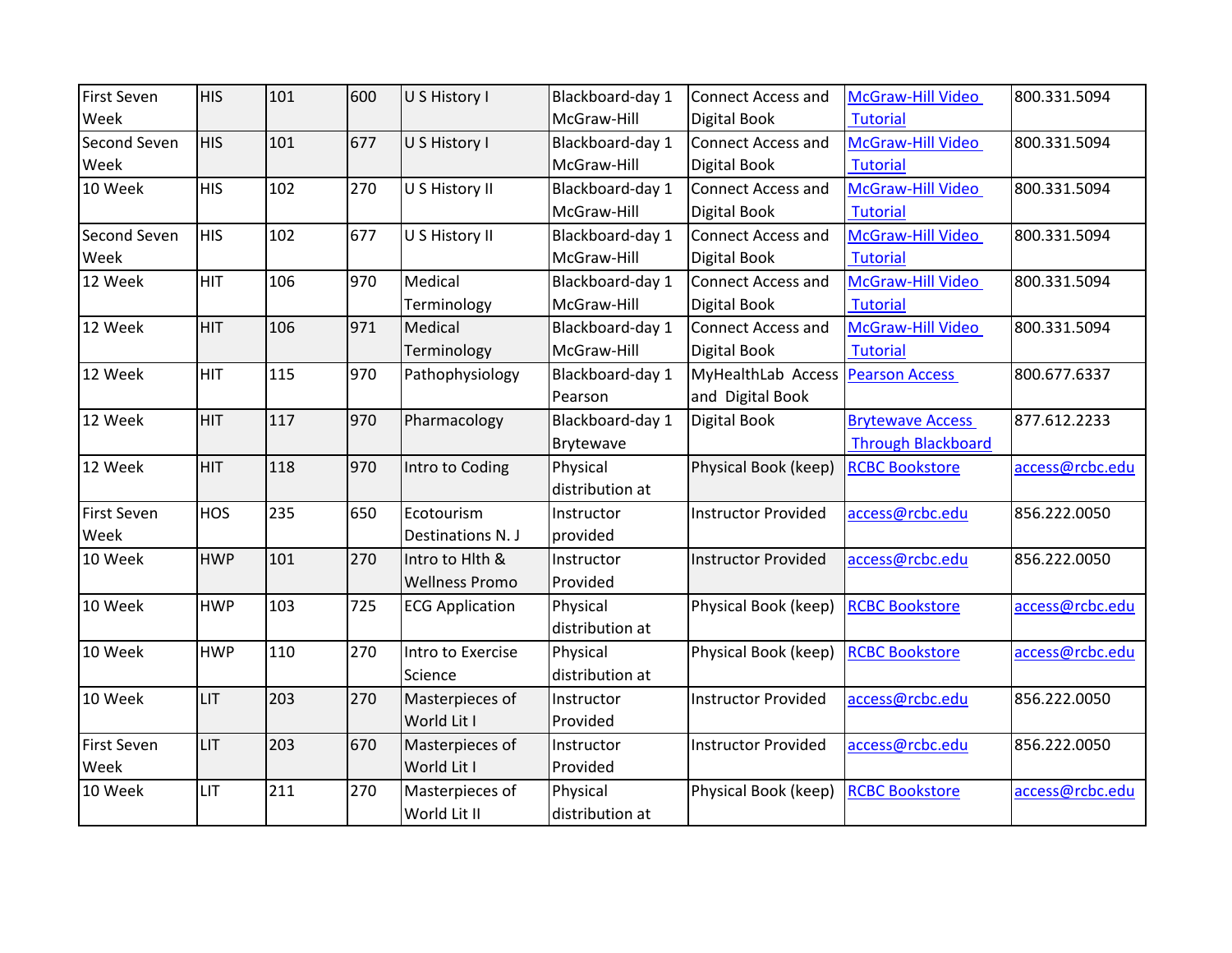| Second Seven       | LIT        | 211 | 677   | Masterpieces of           | Physical         | Physical Book (keep)    | <b>RCBC Bookstore</b>     | access@rcbc.edu |
|--------------------|------------|-----|-------|---------------------------|------------------|-------------------------|---------------------------|-----------------|
| Week               |            |     |       | World Lit II              | distribution at  |                         |                           |                 |
| 12 Week            | <b>MCR</b> | 201 | 970   | Abstracting               | Student has      |                         | <b>RCBC Bookstore</b>     | access@rcbc.edu |
|                    |            |     |       | Methods                   | materials from   |                         |                           |                 |
| 10 Week            | <b>MCR</b> | 204 | 270   | Follow Up, Data           | Student has      |                         | <b>RCBC Bookstore</b>     | access@rcbc.edu |
|                    |            |     |       | Quality & Util            | materials from   |                         |                           |                 |
| 10 Week            | <b>MTH</b> | 012 | 201A  | College Algebra           | Blackboard-day 1 | <b>Digital Book</b>     | <b>Brytewave Access</b>   | 877.612.2233    |
|                    |            |     |       | Clinic                    | Brytewave        |                         | <b>Through Blackboard</b> |                 |
| 10 Week            | <b>MTH</b> | 012 | 202A  | College Algebra           | Blackboard-day 1 | Digital Book            | <b>Brytewave Access</b>   | 877.612.2233    |
|                    |            |     |       | Clinic                    | Brytewave        |                         | <b>Through Blackboard</b> |                 |
| 10 Week            | <b>MTH</b> | 012 | 270A  | College Algebra           | Blackboard-day 1 | Digital Book            | <b>Brytewave Access</b>   | 877.612.2233    |
|                    |            |     |       | Clinic                    | Brytewave        |                         | <b>Through Blackboard</b> |                 |
| 10 Week            | <b>MTH</b> | 012 | 285A  | College Algebra           | Blackboard-day 1 | Digital Book            | <b>Brytewave Access</b>   | 877.612.2233    |
|                    |            |     |       | Clinic                    | Brytewave        |                         | <b>Through Blackboard</b> |                 |
| 10 Week            | <b>MTH</b> | 030 | 201A  | <b>Precalculus Clinic</b> | Blackboard-day 1 | Digital Book            | <b>Brytewave Access</b>   | 877.612.2233    |
|                    |            |     |       |                           | Brytewave        |                         | <b>Through Blackboard</b> |                 |
| 10 Week            | <b>MTH</b> | 055 | 200   | Pre Algebra               | Blackboard-day 1 | <b>ALEKS Access and</b> | Professor will provide    | 800.258.2374    |
|                    |            |     |       |                           | McGraw-Hill      | Digital Book            | course code               |                 |
| 10 Week            | <b>MTH</b> | 055 | 201   | Pre Algebra               | Blackboard-day 1 | <b>ALEKS Access and</b> | Professor will provide    | 800.258.2374    |
|                    |            |     |       |                           | McGraw-Hill      | Digital Book            | course code               |                 |
| Second Seven       | <b>MTH</b> | 055 | 687SP | Pre Algebra               | Blackboard-day 1 | <b>ALEKS Access and</b> | Professor will provide    | 800.258.2374    |
| Week               |            |     |       |                           | McGraw-Hill      | Digital Book            | course code               |                 |
| <b>First Seven</b> | <b>MTH</b> | 055 | 700SP | Pre Algebra               | Blackboard-day 1 | <b>ALEKS Access and</b> | Professor will provide    | 800.258.2374    |
| Week               |            |     |       |                           | McGraw-Hill      | Digital Book            | course code               |                 |
| 10 Week            | <b>MTH</b> | 075 | 200   | <b>Elementary Algebra</b> | Blackboard-day 1 | <b>ALEKS Access and</b> | Professor will provide    | 800.258.2374    |
|                    |            |     |       |                           | McGraw-Hill      | Digital Book            | course code               |                 |
| 10 Week            | <b>MTH</b> | 075 | 270   | <b>Elementary Algebra</b> | Blackboard-day 1 | <b>ALEKS Access and</b> | Professor will provide    | 800.258.2374    |
|                    |            |     |       |                           | McGraw-Hill      | Digital Book            | course code               |                 |
| Second Seven       | <b>MTH</b> | 075 | 607   | <b>Elementary Algebra</b> | Blackboard-day 1 | <b>ALEKS Access and</b> | Professor will provide    | 800.258.2374    |
| Week               |            |     |       |                           | McGraw-Hill      | Digital Book            | course code               |                 |
| Second Seven       | <b>MTH</b> | 075 | 700SP | <b>Elementary Algebra</b> | Blackboard-day 1 | <b>ALEKS Access and</b> | Professor will provide    | 800.258.2374    |
| Week               |            |     |       |                           | McGraw-Hill      | Digital Book            | course code               |                 |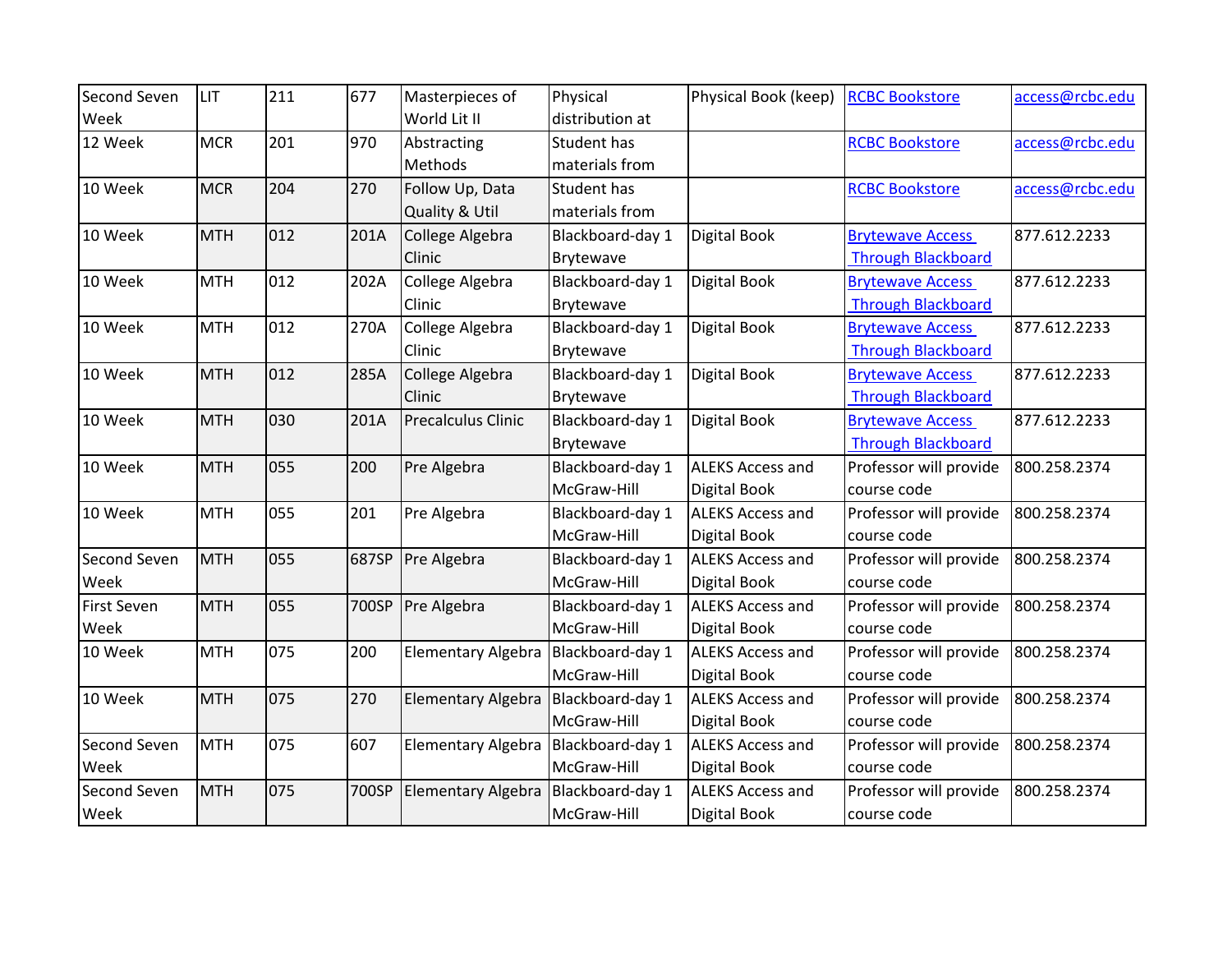| 10 Week            | <b>MTH</b> | 107 | 200  | Introduction to   | Blackboard-day 1 | <b>ALEKS Access and</b>   | Professor will provide     | 800.258.2374 |
|--------------------|------------|-----|------|-------------------|------------------|---------------------------|----------------------------|--------------|
|                    |            |     |      | <b>Statistics</b> | McGraw-Hill      | <b>Digital Book</b>       | course code                |              |
| 10 Week            | <b>MTH</b> | 107 | 270  | Introduction to   | Blackboard-day 1 | <b>ALEKS Access and</b>   | Professor will provide     | 800.258.2374 |
|                    |            |     |      | <b>Statistics</b> | McGraw-Hill      | Digital Book              | course code                |              |
| <b>First Seven</b> | <b>MTH</b> | 107 | 600  | Introduction to   | Blackboard-day 1 | <b>ALEKS Access and</b>   | Professor will provide     | 800.258.2374 |
| Week               |            |     |      | <b>Statistics</b> | McGraw-Hill      | <b>Digital Book</b>       | course code                |              |
| <b>First Seven</b> | <b>MTH</b> | 107 | 601  | Introduction to   | Blackboard-day 1 | <b>ALEKS Access and</b>   | Professor will provide     | 800.258.2374 |
| Week               |            |     |      | <b>Statistics</b> | McGraw-Hill      | Digital Book              | course code                |              |
| Second Seven       | <b>MTH</b> | 107 | 607  | Introduction to   | Blackboard-day 1 | <b>ALEKS Access and</b>   | Professor will provide     | 800.258.2374 |
| Week               |            |     |      | <b>Statistics</b> | McGraw-Hill      | Digital Book              | course code                |              |
| Second Seven       | <b>MTH</b> | 107 | 670  | Introduction to   | Blackboard-day 1 | <b>ALEKS Access and</b>   | Professor will provide     | 800.258.2374 |
| Week               |            |     |      | <b>Statistics</b> | McGraw-Hill      | <b>Digital Book</b>       | course code                |              |
| 10 Week            | <b>MTH</b> | 112 | 201  | College Algebra   | Blackboard-day 1 | <b>ALEKS Access and</b>   | Professor will provide     | 800.258.2374 |
|                    |            |     |      |                   | McGraw-Hill      | <b>Digital Book</b>       | course code                |              |
| 10 Week            | <b>MTH</b> | 112 | 201A | College Algebra   | Blackboard-day 1 | <b>ALEKS Access and</b>   | Professor will provide     | 800.258.2374 |
|                    |            |     |      |                   | McGraw-Hill      | Digital Book              | course code                |              |
| 10 Week            | <b>MTH</b> | 112 | 202  | College Algebra   | Blackboard-day 1 | <b>ALEKS Access and</b>   | Professor will provide     | 800.258.2374 |
|                    |            |     |      |                   | McGraw-Hill      | <b>Digital Book</b>       | course code                |              |
| 10 Week            | <b>MTH</b> | 112 | 202A | College Algebra   | Blackboard-day 1 | <b>ALEKS Access and</b>   | Professor will provide     | 800.258.2374 |
|                    |            |     |      |                   | McGraw-Hill      | <b>Digital Book</b>       | course code                |              |
| 10 Week            | <b>MTH</b> | 112 | 203  | College Algebra   | Blackboard-day 1 | <b>ALEKS Access and</b>   | Professor will provide     | 800.258.2374 |
|                    |            |     |      |                   | McGraw-Hill      | Digital Book              | course code                |              |
| 10 Week            | <b>MTH</b> | 112 | 270  | College Algebra   | Blackboard-day 1 | <b>ALEKS Access and</b>   | Professor will provide     | 800.258.2374 |
|                    |            |     |      |                   | McGraw-Hill      | Digital Book              | course code                |              |
| 10 Week            | <b>MTH</b> | 112 | 270A | College Algebra   | Blackboard-day 1 | <b>ALEKS Access and</b>   | Professor will provide     | 800.258.2374 |
|                    |            |     |      |                   | McGraw-Hill      | Digital Book              | course code                |              |
| 10 Week            | <b>MTH</b> | 112 | 285A | College Algebra   | Blackboard-day 1 | <b>ALEKS Access and</b>   | Professor will provide     | 800.258.2374 |
|                    |            |     |      |                   | McGraw-Hill      | Digital Book              | course code                |              |
| 10 Week            | <b>MTH</b> | 113 | 200  | Modern College    | Blackboard-day 1 | Connect Access and        | <b>Connect Math Access</b> | 800.258.2374 |
|                    |            |     |      | Mathematics I     | McGraw-Hill      | <b>Digital Book</b>       | <b>PDF</b>                 |              |
| 10 Week            | <b>MTH</b> | 113 | 270  | Modern College    | Blackboard-day 1 | <b>Connect Access and</b> | <b>Connect Math Access</b> | 800.258.2374 |
|                    |            |     |      | Mathematics I     | McGraw-Hill      | Digital Book              | <b>PDF</b>                 |              |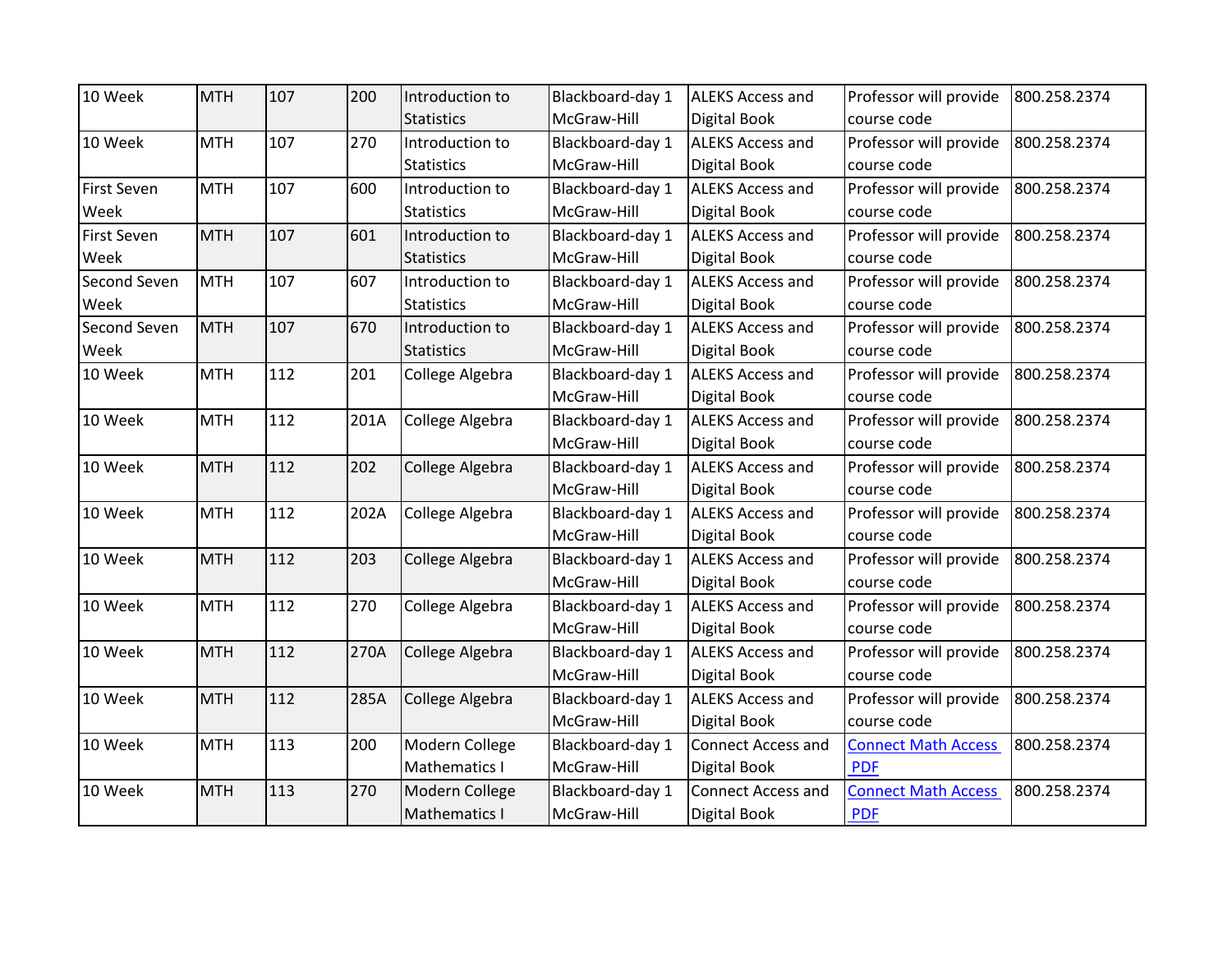| Second Seven       | <b>MTH</b> | 113 | 677  | Modern College         | Blackboard-day 1 | <b>Connect Access and</b> | <b>Connect Math Access</b> | 800.258.2374 |
|--------------------|------------|-----|------|------------------------|------------------|---------------------------|----------------------------|--------------|
| Week               |            |     |      | Mathematics I          | McGraw-Hill      | Digital Book              | <b>PDF</b>                 |              |
| 10 Week            | <b>MTH</b> | 118 | 202  | Calculus I and         | Blackboard-day 1 | <b>WebAssign Access</b>   | <b>Cengage Video</b>       | 800.354.9706 |
|                    |            |     |      | Analytic Geomet        | Cengage          | and Digital Book          | <b>Tutorial</b>            |              |
| 10 Week            | <b>MTH</b> | 118 | 270  | Calculus I and         | Blackboard-day 1 | <b>WebAssign Access</b>   | <b>Cengage Video</b>       | 800.354.9706 |
|                    |            |     |      | Analytic Geomet        | Cengage          | and Digital Book          | <b>Tutorial</b>            |              |
| 10 Week            | <b>MTH</b> | 118 | 285  | Calculus I and         | Blackboard-day 1 | <b>WebAssign Access</b>   | <b>Cengage Video</b>       | 800.354.9706 |
|                    |            |     |      | Analytic Geomet        | Cengage          | and Digital Book          | <b>Tutorial</b>            |              |
| Second Five        | <b>MTH</b> | 118 | 300  | Calculus I and         | Blackboard-day 1 | <b>WebAssign Access</b>   | <b>Cengage Video</b>       | 800.354.9706 |
| Week               |            |     |      | Analytic Geomet        | Cengage          | and Digital Book          | <b>Tutorial</b>            |              |
| <b>First Seven</b> | <b>MTH</b> | 118 | 600  | Calculus I and         | Blackboard-day 1 | <b>WebAssign Access</b>   | <b>Cengage Video</b>       | 800.354.9706 |
| Week               |            |     |      | <b>Analytic Geomet</b> | Cengage          | and Digital Book          | <b>Tutorial</b>            |              |
| 10 Week            | <b>MTH</b> | 119 | 200  | Calc II & Analytic     | Blackboard-day 1 | <b>WebAssign Access</b>   | <b>Cengage Video</b>       | 800.354.9706 |
|                    |            |     |      | Geometry               | Cengage          | and Digital Book          | <b>Tutorial</b>            |              |
| 10 Week            | <b>MTH</b> | 119 | 270  | Calc II & Analytic     | Blackboard-day 1 | <b>WebAssign Access</b>   | <b>Cengage Video</b>       | 800.354.9706 |
|                    |            |     |      | Geometry               | Cengage          | and Digital Book          | <b>Tutorial</b>            |              |
| 10 Week            | <b>MTH</b> | 119 | 285  | Calc II & Analytic     | Blackboard-day 1 | <b>WebAssign Access</b>   | <b>Cengage Video</b>       | 800.354.9706 |
|                    |            |     |      | Geometry               | Cengage          | and Digital Book          | <b>Tutorial</b>            |              |
| <b>Second Five</b> | <b>MTH</b> | 119 | 300  | Calc II & Analytic     | Blackboard-day 1 | <b>WebAssign Access</b>   | <b>Cengage Video</b>       | 800.354.9706 |
| Week               |            |     |      | Geometry               | Cengage          | and Digital Book          | <b>Tutorial</b>            |              |
| Second Seven       | <b>MTH</b> | 119 | 607  | Calc II & Analytic     | Blackboard-day 1 | <b>WebAssign Access</b>   | <b>Cengage Video</b>       | 800.354.9706 |
| Week               |            |     |      | Geometry               | Cengage          | and Digital Book          | <b>Tutorial</b>            |              |
| 10 Week            | <b>MTH</b> | 130 | 200  | Precalculus            | Blackboard-day 1 | <b>ALEKS Access and</b>   | Professor will provide     | 800.258.2374 |
|                    |            |     |      |                        | McGraw-Hill      | Digital Book              | course code                |              |
| 10 Week            | <b>MTH</b> | 130 | 201  | Precalculus            | Blackboard-day 1 | <b>ALEKS Access and</b>   | Professor will provide     | 800.258.2374 |
|                    |            |     |      |                        | McGraw-Hill      | <b>Digital Book</b>       | course code                |              |
| 10 Week            | <b>MTH</b> | 130 | 201A | Precalculus            | Blackboard-day 1 | <b>ALEKS Access and</b>   | Professor will provide     | 800.258.2374 |
|                    |            |     |      |                        | McGraw-Hill      | Digital Book              | course code                |              |
| 10 Week            | <b>MTH</b> | 130 | 270  | Precalculus            | Blackboard-day 1 | <b>ALEKS Access and</b>   | Professor will provide     | 800.258.2374 |
|                    |            |     |      |                        | McGraw-Hill      | <b>Digital Book</b>       | course code                |              |
| Second Seven       | <b>MTH</b> | 130 | 685  | Precalculus            | Blackboard-day 1 | <b>ALEKS Access and</b>   | Professor will provide     | 800.258.2374 |
| Week               |            |     |      |                        | McGraw-Hill      | Digital Book              | course code                |              |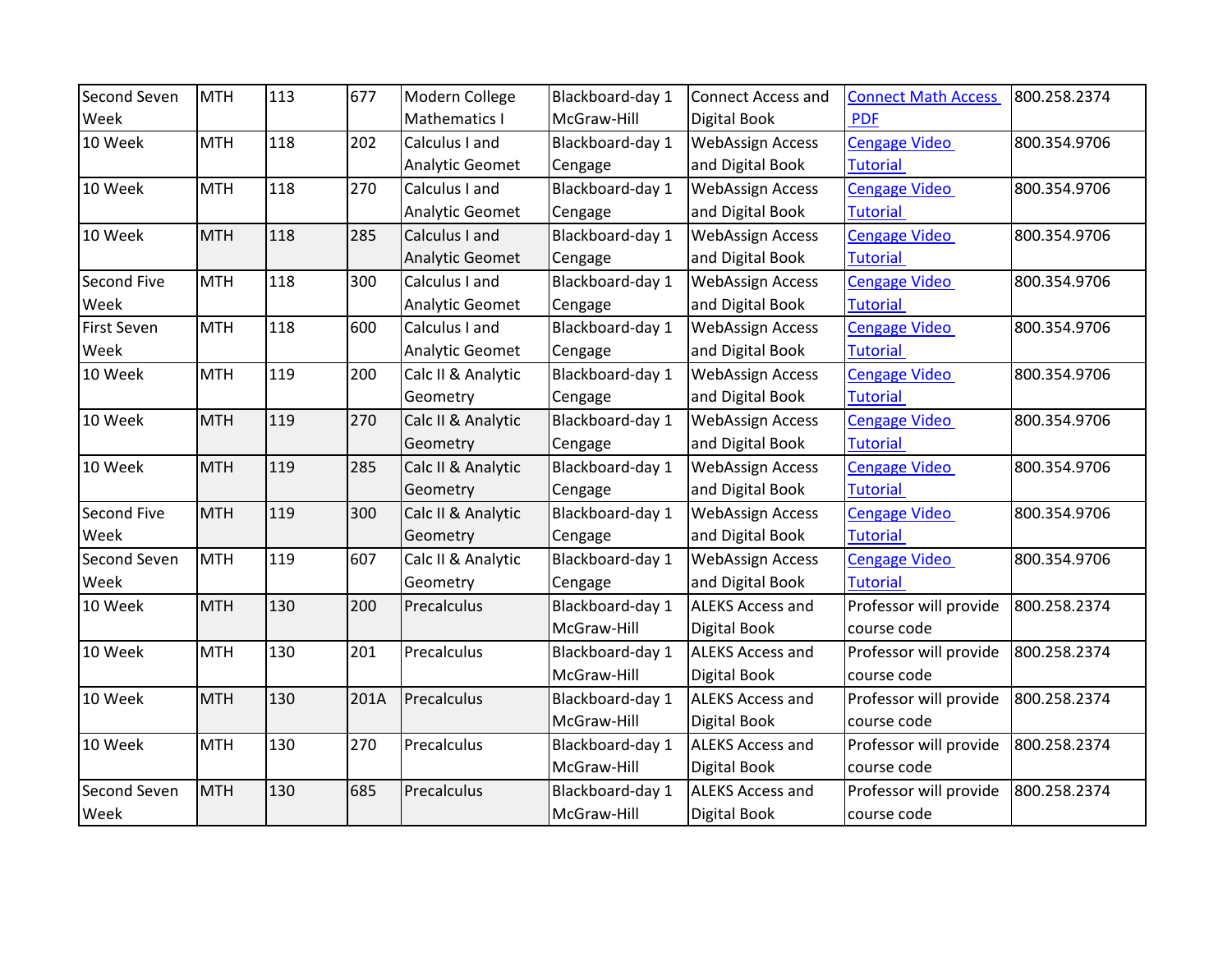| <b>First Seven</b> | <b>MTH</b> | 142 | 600 | Calculus:                 | Blackboard-day 1 | <b>WebAssign Access</b>           | <b>Cengage Video</b>      | 800.354.9706    |
|--------------------|------------|-----|-----|---------------------------|------------------|-----------------------------------|---------------------------|-----------------|
| Week               |            |     |     | Techniques/Appl           | Cengage          | and Digital Book                  | <b>Tutorial</b>           |                 |
| 10 Week            | <b>MTH</b> | 143 | 200 | Statistics I              | Physical         | Physical Book (keep)              | <b>RCBC Bookstore</b>     | access@rcbc.edu |
|                    |            |     |     |                           | distribution at  |                                   |                           |                 |
| <b>Second Five</b> | <b>MTH</b> | 143 | 300 | Statistics I              | Physical         | Physical Book (keep)              | <b>RCBC Bookstore</b>     | access@rcbc.edu |
| Week               |            |     |     |                           | distribution at  |                                   |                           |                 |
| Second Seven       | <b>MTH</b> | 143 | 677 | Statistics I              | Physical         | Physical Book (keep)              | <b>RCBC Bookstore</b>     | access@rcbc.edu |
| Week               |            |     |     |                           | distribution at  |                                   |                           |                 |
| 10 Week            | <b>MTH</b> | 201 | 270 | Linear Algebra            | Blackboard-day 1 | Digital Book                      | <b>Brytewave Access</b>   | 877.612.2233    |
|                    |            |     |     |                           | Brytewave        |                                   | <b>Through Blackboard</b> |                 |
| 10 Week            | <b>MTH</b> | 212 | 285 | <b>Structures of Math</b> | Blackboard-day 1 | MyHealthLab Access Pearson Access |                           | 800.677.6337    |
|                    |            |     |     |                           | Pearson          | and Digital Book                  |                           |                 |
| 10 Week            | <b>MTH</b> | 220 | 201 | Calculus III and          | Blackboard-day 1 | <b>WebAssign Access</b>           | <b>Cengage Video</b>      | 800.354.9706    |
|                    |            |     |     | Analytic Geom             | Cengage          | and Digital Book                  | <b>Tutorial</b>           |                 |
| 10 Week            | <b>MTH</b> | 220 | 202 | Calculus III and          | Blackboard-day 1 | <b>WebAssign Access</b>           | Cengage Video             | 800.354.9706    |
|                    |            |     |     | Analytic Geom             | Cengage          | and Digital Book                  | <b>Tutorial</b>           |                 |
| 10 Week            | <b>MTH</b> | 220 | 203 | Calculus III and          | Blackboard-day 1 | <b>WebAssign Access</b>           | <b>Cengage Video</b>      | 800.354.9706    |
|                    |            |     |     | <b>Analytic Geom</b>      | Cengage          | and Digital Book                  | <b>Tutorial</b>           |                 |
| 10 Week            | <b>MTH</b> | 226 | 270 | <b>Discrete</b>           | Blackboard-day 1 | Digital Book                      | <b>Brytewave Access</b>   | 877.612.2233    |
|                    |            |     |     | Mathematics               | <b>Brytewave</b> |                                   | <b>Through Blackboard</b> |                 |
| 10 Week            | <b>MTH</b> | 230 | 200 | Differential              | Blackboard-day 1 | Digital Book                      | <b>Brytewave Access</b>   | 877.612.2233    |
|                    |            |     |     | Equations                 | Brytewave        |                                   | <b>Through Blackboard</b> |                 |
| 10 Week            | <b>MUS</b> | 101 | 270 | <b>Music Appreciation</b> | Blackboard-day 1 | <b>Connect Access and</b>         | McGraw-Hill Video         | 800.331.5094    |
|                    |            |     |     |                           | McGraw-Hill      | Digital Book                      | <b>Tutorial</b>           |                 |
| Second Seven       | <b>MUS</b> | 101 | 677 | <b>Music Appreciation</b> | Blackboard-day 1 | <b>Connect Access and</b>         | McGraw-Hill Video         | 800.331.5094    |
| Week               |            |     |     |                           | McGraw-Hill      | Digital Book                      | <b>Tutorial</b>           |                 |
| <b>First Seven</b> | <b>NUR</b> | 220 | 601 | Nutrition in Nurs. &      | Blackboard-day 1 | <b>Digital Book</b>               | <b>Brytewave Access</b>   | 877.612.2233    |
| Week               |            |     |     | Hlthcare                  | <b>Brytewave</b> |                                   | <b>Through Blackboard</b> |                 |
| Second Seven       | <b>NUR</b> | 220 | 650 | Nutrition in Nurs. &      | Blackboard-day 1 | <b>Digital Book</b>               | <b>Brytewave Access</b>   | 877.612.2233    |
| Week               |            |     |     | Hithcare                  | Brytewave        |                                   | <b>Through Blackboard</b> |                 |
| 10 Week            | <b>NUR</b> | 301 | 270 | Comp. Health              | Instructor       | <b>Instructor Provided</b>        | access@rcbc.edu           | 856.222.0050    |
|                    |            |     |     | Assessment                | Provided         |                                   |                           |                 |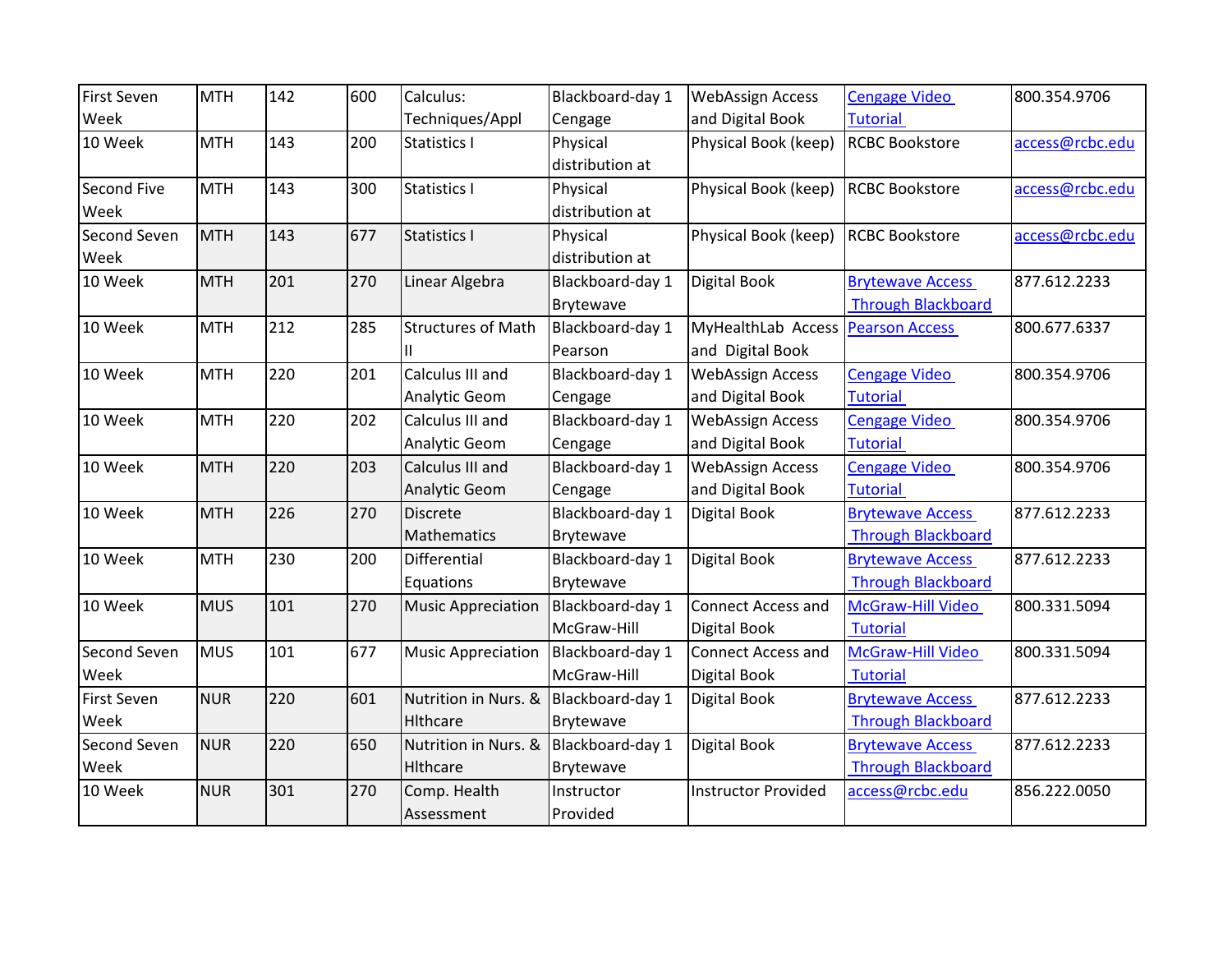| 10 Week | <b>NUR</b> | 301 | 271 | Comp. Health              | Instructor       | <b>Instructor Provided</b> | access@rcbc.edu       | 856.222.0050    |
|---------|------------|-----|-----|---------------------------|------------------|----------------------------|-----------------------|-----------------|
|         |            |     |     | Assessment                | Provided         |                            |                       |                 |
| 10 Week | <b>NUR</b> | 302 | 200 | Pathophysiology           | Physical         | Physical Book (keep)       | <b>RCBC Bookstore</b> | access@rcbc.edu |
|         |            |     |     |                           | distribution at  |                            |                       |                 |
| 10 Week | <b>NUR</b> | 302 | 201 | Pathophysiology           | Physical         | Physical Book (keep)       | <b>RCBC Bookstore</b> | access@rcbc.edu |
|         |            |     |     |                           | distribution at  |                            |                       |                 |
| 12 Week | <b>NUR</b> | 303 | 900 | Pharmacology for          | Student as from  |                            | access@rcbc.edu       | 856.222.0050    |
|         |            |     |     | <b>Nursing</b>            | previous course. |                            |                       |                 |
| 12 Week | <b>NUR</b> | 303 | 901 | Pharmacology for          | Student as from  |                            | access@rcbc.edu       | 856.222.0050    |
|         |            |     |     | <b>Nursing</b>            | previous course. |                            |                       |                 |
| 12 Week | PAR        | 113 | 900 | <b>Paramedic Clinical</b> | Student has from | Physical Book (Keep)       | <b>RCBC Bookstore</b> | access@rcbc.edu |
|         |            |     |     | Practice I                | <b>PAR 111</b>   |                            |                       |                 |
| 12 Week | <b>PAR</b> | 121 | 970 | Prin. of Paramedic        | Student has from | Physical Book (Keep)       | <b>RCBC Bookstore</b> | access@rcbc.edu |
|         |            |     |     | Sci. II                   | <b>PAR 112</b>   |                            |                       |                 |
| 12 Week | PAR        | 122 | 900 | Paramed Skill &           | Student has from | Physical Book (Keep)       | <b>RCBC Bookstore</b> | access@rcbc.edu |
|         |            |     |     | Scen Lab II               | <b>PAR 113</b>   |                            |                       |                 |
| 12 Week | <b>PAR</b> | 123 | 900 | <b>Paramedic Clinical</b> | Student has from | Physical Book (Keep)       | <b>RCBC Bookstore</b> | access@rcbc.edu |
|         |            |     |     | Practice II               | <b>PAR 114</b>   |                            |                       |                 |
| 12 Week | PAR        | 231 | 970 | Prin of Paramedic         | Student has from | Physical Book (Keep)       | <b>RCBC Bookstore</b> | access@rcbc.edu |
|         |            |     |     | Science III               | <b>PAR 115</b>   |                            |                       |                 |
| 12 Week | PAR        | 232 | 900 | Paramedic Skill &         | Student has from | Physical Book (Keep)       | <b>RCBC Bookstore</b> | access@rcbc.edu |
|         |            |     |     | Scen Lab III              | <b>PAR 116</b>   |                            |                       |                 |
| 12 Week | PAR        | 233 | 900 | <b>Paramedic Clinical</b> | Student has from | Physical Book (Keep)       | <b>RCBC Bookstore</b> | access@rcbc.edu |
|         |            |     |     | Pract III                 | <b>PAR 117</b>   |                            |                       |                 |
| 12 Week | PAR        | 252 | 900 | Paramed Skill &           | Student has from | Physical Book (Keep)       | <b>RCBC Bookstore</b> | access@rcbc.edu |
|         |            |     |     | Scenario Lab V            | <b>PAR 118</b>   |                            |                       |                 |
| 12 Week | PAR        | 253 | 900 | Paramedic Field           | Student has from | Physical Book (Keep)       | <b>RCBC Bookstore</b> | access@rcbc.edu |
|         |            |     |     | Internship I              | <b>PAR 119</b>   |                            |                       |                 |
| 12 Week | PAR        | 262 | 900 | Paramed Skill &           |                  |                            |                       |                 |
|         |            |     |     | Scen Lab VI               |                  |                            |                       |                 |
| 12 Week | PAR        | 263 | 900 | Paramedic Field           |                  |                            |                       |                 |
|         |            |     |     | Internship II             |                  |                            |                       |                 |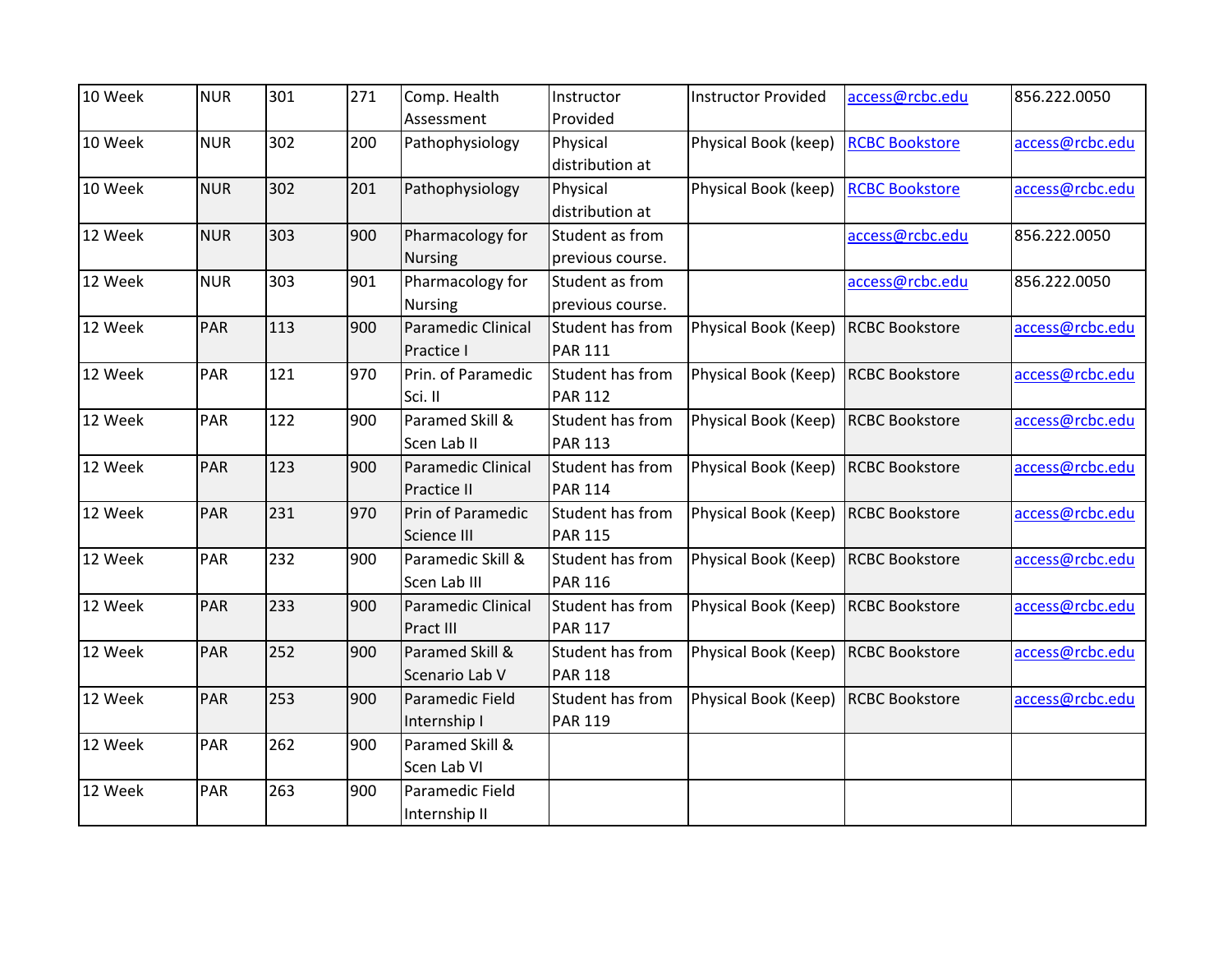| 10 Week            | PHI | 101 | 270 | Introduction to                  | Blackboard-day 1 | Digital Book                          | <b>Brytewave Access</b>   | 877.612.2233    |
|--------------------|-----|-----|-----|----------------------------------|------------------|---------------------------------------|---------------------------|-----------------|
|                    |     |     |     | Philosophy                       | Brytewave        |                                       | <b>Through Blackboard</b> |                 |
| 10 Week            | PHI | 101 | 271 | Introduction to                  | Blackboard-day 1 | Digital Book                          | <b>Brytewave Access</b>   | 877.612.2233    |
|                    |     |     |     | Philosophy                       | Brytewave        |                                       | <b>Through Blackboard</b> |                 |
| <b>First Seven</b> | PHI | 101 | 600 | Introduction to                  | Blackboard-day 1 | Digital Book                          | <b>Brytewave Access</b>   | 877.612.2233    |
| Week               |     |     |     | Philosophy                       | Brytewave        |                                       | <b>Through Blackboard</b> |                 |
| <b>First Seven</b> | PHI | 101 | 677 | Introduction to                  | Blackboard-day 1 | Digital Book                          | <b>Brytewave Access</b>   | 877.612.2233    |
| Week               |     |     |     | Philosophy                       | <b>Brytewave</b> |                                       | <b>Through Blackboard</b> |                 |
| Second Seven       | PHI | 101 | 677 | Introduction to                  | Blackboard-day 1 | Digital Book                          | <b>Brytewave Access</b>   | 877.612.2233    |
| Week               |     |     |     | Philosophy                       | Brytewave        |                                       | <b>Through Blackboard</b> |                 |
| Second Seven       | PHI | 105 | 677 | Introduction to                  | Blackboard-day 1 | <b>WebAssign Access</b>               | <b>Cengage Video</b>      | 800.354.9706    |
| Week               |     |     |     | Logic                            | Cengage          | and Digital Book                      | <b>Tutorial</b>           |                 |
| <b>First Seven</b> | PHI | 205 | 600 | <b>Ethics</b>                    | Physical         | Physical Book (rental) RCBC Bookstore |                           | access@rcbc.edu |
| Week               |     |     |     |                                  | distribution at  |                                       |                           |                 |
| Second Seven       | PHI | 205 | 677 | <b>Ethics</b>                    | Physical         | Physical Book (rental) RCBC Bookstore |                           | access@rcbc.edu |
| Week               |     |     |     |                                  | distribution at  |                                       |                           |                 |
| 10 Week            | PHY | 107 | 200 | Fundamentals of                  |                  |                                       |                           |                 |
|                    |     |     |     | Physics                          |                  |                                       |                           |                 |
| 10 Week            | PHY | 110 | 270 | Principles of Physics            |                  |                                       |                           |                 |
| 10 Week            | PHY | 111 | 200 | Principles of Physics Physical   |                  | Physical Lab Kit                      | <b>RCBC Bookstore</b>     | access@rcbc.edu |
|                    |     |     |     | I Lab                            | distribution at  | (keep)                                |                           |                 |
| 10 Week            | PHY | 112 | 200 | Principles of Physics Instructor |                  | <b>Instructor Provided</b>            | access@rcbc.edu           | 856.222.0050    |
|                    |     |     |     |                                  | Provided         |                                       |                           |                 |
| Second Five        | PHY | 112 | 300 | Principles of Physics Instructor |                  | <b>Instructor Provided</b>            | access@rcbc.edu           | 856.222.0050    |
| Week               |     |     |     |                                  | Provided         |                                       |                           |                 |
| 10 Week            | PHY | 113 | 200 | Principles of Physics Instructor |                  | <b>Instructor Provided</b>            | access@rcbc.edu           | 856.222.0050    |
|                    |     |     |     | II Lab                           | Provided         |                                       |                           |                 |
| <b>Second Five</b> | PHY | 113 | 300 | Principles of Physics Instructor |                  | <b>Instructor Provided</b>            | access@rcbc.edu           | 856.222.0050    |
| Week               |     |     |     | II Lab                           | Provided         |                                       |                           |                 |
| Second Seven       | PHY | 120 | 677 | Intro to Astronomy               | Instructor       | <b>Instructor Provided</b>            | access@rcbc.edu           | 856.222.0050    |
| Week               |     |     |     |                                  | Provided         |                                       |                           |                 |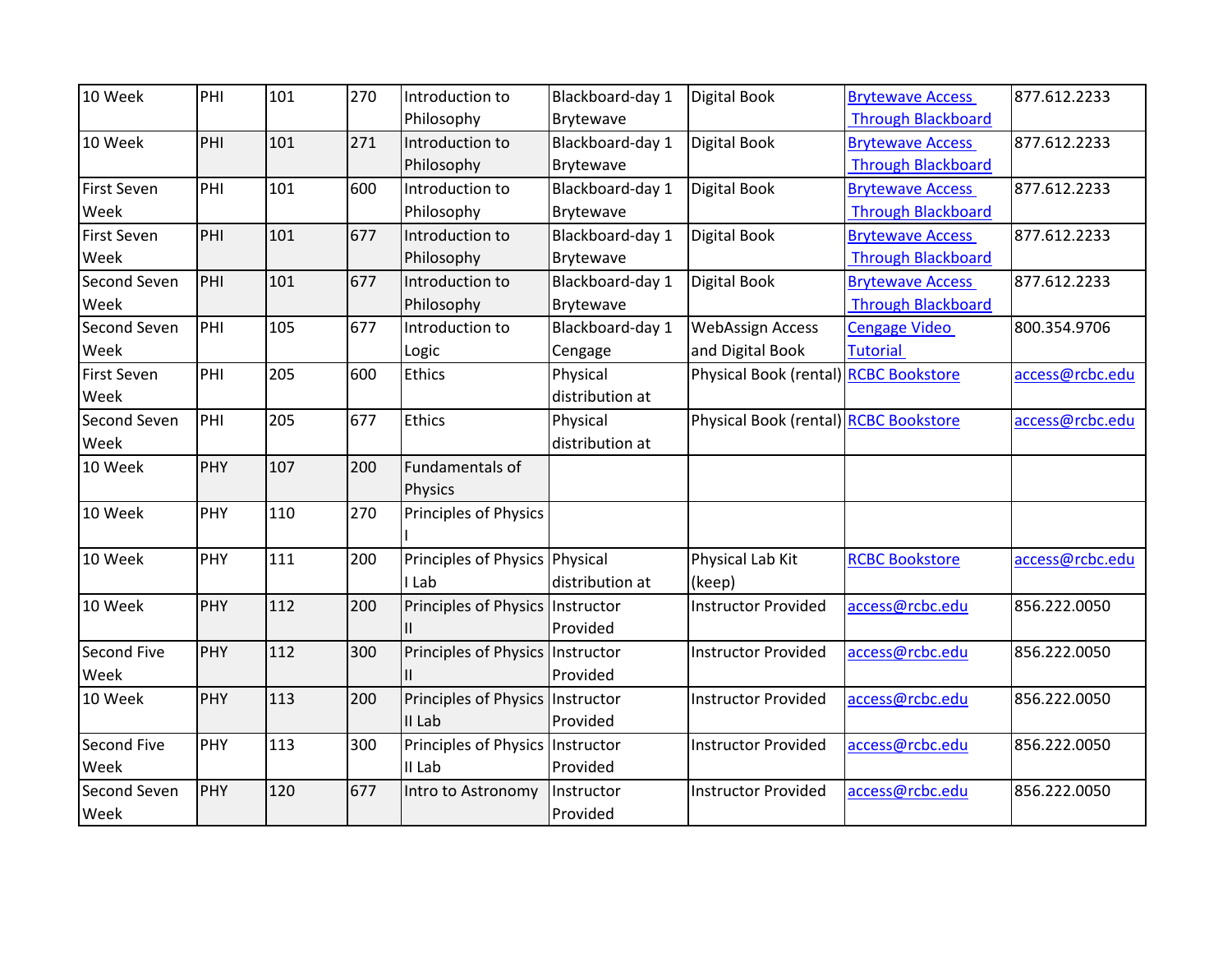| Second Seven<br>Week       | PHY        | 121 | 677 | Astronomy Lab                    | Instructor<br>Provided          | <b>Instructor Provided</b>                 | access@rcbc.edu                                      | 856.222.0050                 |
|----------------------------|------------|-----|-----|----------------------------------|---------------------------------|--------------------------------------------|------------------------------------------------------|------------------------------|
| 10 Week                    | PHY        | 210 | 270 | <b>General Physics I</b>         | Instructor<br>Provided          | <b>Instructor Provided</b>                 | access@rcbc.edu                                      | 856.222.0050                 |
| 10 Week                    | PHY        | 211 | 200 | <b>General Physics I</b><br>Lab  | Instructor<br>Provided          | <b>Instructor Provided</b>                 | access@rcbc.edu                                      | 856.222.0050                 |
| 10 Week                    | <b>PHY</b> | 212 | 200 | <b>General Physics II</b>        | Instructor<br>Provided          | <b>Instructor Provided</b>                 | access@rcbc.edu                                      | 856.222.0050                 |
| 10 Week                    | PHY        | 212 | 270 | <b>General Physics II</b>        | Instructor<br>Provided          | <b>Instructor Provided</b>                 | access@rcbc.edu                                      | 856.222.0050                 |
| 10 Week                    | PHY        | 213 | 200 | <b>General Physics II</b><br>Lab | Instructor<br>Provided          | <b>Instructor Provided</b>                 | access@rcbc.edu                                      | 856.222.0050                 |
| 10 Week                    | POL        | 101 | 270 | American<br>Government &         | Blackboard-day 1<br>McGraw-Hill | <b>Connect Access and</b><br>Digital Book  | McGraw-Hill Video<br><b>Tutorial</b>                 | 800.331.5094                 |
| 10 Week                    | <b>POL</b> | 103 | 677 | Comparative Gov't<br>& Politics  | Blackboard-day 1<br>Brytewave   | <b>Digital Book</b>                        | <b>Brytewave Access</b><br><b>Through Blackboard</b> | 877.612.2233                 |
| 10 Week                    | <b>PSC</b> | 105 | 285 | Physical Science I               | Blackboard-day 1<br>Brytewave   | <b>Digital Book</b>                        | <b>Brytewave Access</b><br><b>Through Blackboard</b> | 877.612.2233                 |
| Second Seven<br>Week       | <b>PSC</b> | 105 | 677 | Physical Science I               | Blackboard-day 1<br>Brytewave   | Digital Book                               | <b>Brytewave Access</b><br><b>Through Blackboard</b> | 877.612.2233                 |
| 10 Week                    | <b>PSC</b> | 106 | 200 | Physical Science I<br>Lab        | Blackboard-day 1<br>Brytewave   | Digital Book                               | <b>Brytewave Access</b><br><b>Through Blackboard</b> | 877.612.2233                 |
| Second Seven<br>Week       | <b>PSC</b> | 106 | 607 | Physical Science I<br>Lab        | Blackboard-day 1<br>Brytewave   | <b>Digital Book</b>                        | <b>Brytewave Access</b><br><b>Through Blackboard</b> | 877.612.2233                 |
| 10 Week                    | <b>PSY</b> | 101 | 270 | Intro to Psychology              | Blackboard-day 1<br>Lumen       | <b>Waymaker Access</b><br>and Gigital Book | Lumen Tech Support<br><b>Request</b>                 | support@<br>lumenlearning.co |
| 10 Week                    | <b>PSY</b> | 101 | 271 | Intro to Psychology              | Blackboard-day 1<br>Lumen       | <b>Waymaker Access</b><br>and Gigital Book | Lumen Tech Support<br><b>Request</b>                 | support@<br>lumenlearning.co |
| <b>First Seven</b><br>Week | <b>PSY</b> | 101 | 600 | Intro to Psychology              | Blackboard-day 1<br>Lumen       | <b>Waymaker Access</b><br>and Gigital Book | <b>Lumen Tech Support</b><br><b>Request</b>          | support@<br>lumenlearning.co |
| <b>First Seven</b><br>Week | <b>PSY</b> | 101 | 670 | Intro to Psychology              | Blackboard-day 1<br>Lumen       | <b>Waymaker Access</b><br>and Gigital Book | <b>Lumen Tech Support</b><br><b>Request</b>          | support@<br>lumenlearning.co |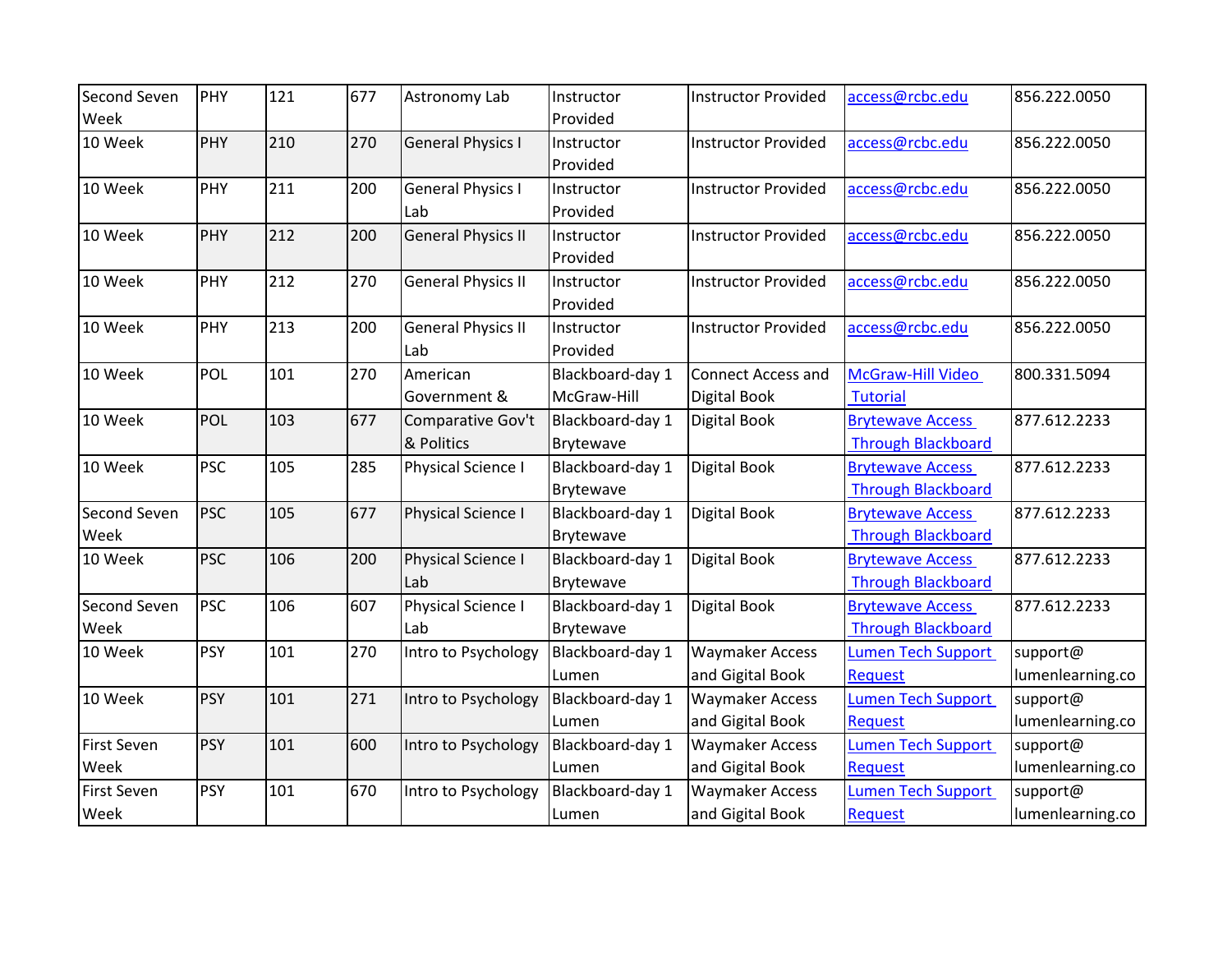| Second Seven       | <b>PSY</b> | 101 | 677 | Intro to Psychology            | Blackboard-day 1         | <b>Waymaker Access</b>     | <b>Lumen Tech Support</b> | support@         |
|--------------------|------------|-----|-----|--------------------------------|--------------------------|----------------------------|---------------------------|------------------|
| Week               |            |     |     |                                | Lumen                    | and Gigital Book           | <b>Request</b>            | lumenlearning.co |
| <b>First Seven</b> | <b>PSY</b> | 203 | 670 | <b>Human Sexuality</b>         | Blackboard-day 1         | <b>Connect Access and</b>  | McGraw-Hill Video         | 800.331.5094     |
| Week               |            |     |     |                                | McGraw-Hill              | <b>Digital Book</b>        | <b>Tutorial</b>           |                  |
| 10 Week            | PSY        | 250 | 270 | Educational                    | Blackboard-day 1         | <b>Connect Access and</b>  | McGraw-Hill Video         | 800.331.5094     |
|                    |            |     |     | Psychology                     | McGraw-Hill              | <b>Digital Book</b>        | <b>Tutorial</b>           |                  |
| 10 Week            | <b>PSY</b> | 251 | 270 | Child & Adolescent             | Blackboard-day 1         | <b>Connect Access and</b>  | McGraw-Hill Video         | 800.331.5094     |
|                    |            |     |     | Psychology                     | McGraw-Hill              | Digital Book               | <b>Tutorial</b>           |                  |
| 10 Week            | <b>PSY</b> | 255 | 270 | Abnormal                       | Blackboard-day 1         | <b>Waymaker Access</b>     | Lumen Tech Support        | support@         |
|                    |            |     |     | Psychology                     | Lumen                    | and Gigital Book           | <b>Request</b>            | lumenlearning.co |
| 10 Week            | <b>PSY</b> | 256 | 270 | Developmental                  | Blackboard-day 1         | <b>Connect Access and</b>  | McGraw-Hill Video         | 800.331.5094     |
|                    |            |     |     | Psychology                     | McGraw-Hill              | Digital Book               | <b>Tutorial</b>           |                  |
| <b>First Seven</b> | <b>PSY</b> | 256 | 600 | Developmental                  | Blackboard-day 1         | <b>Connect Access and</b>  | McGraw-Hill Video         | 800.331.5094     |
| Week               |            |     |     | Psychology                     | McGraw-Hill              | Digital Book               | <b>Tutorial</b>           |                  |
| Second Seven       | <b>PSY</b> | 256 | 677 | Developmental                  | Blackboard-day 1         | <b>Connect Access and</b>  | McGraw-Hill Video         | 800.331.5094     |
| Week               |            |     |     | Psychology                     | McGraw-Hill              | <b>Digital Book</b>        | <b>Tutorial</b>           |                  |
| 12 Week            | <b>RAD</b> | 113 | 900 | Intro to Radiologic            | Physical                 | Physical Book (keep)       | <b>RCBC Bookstore</b>     | access@rcbc.edu  |
|                    |            |     |     | Science                        | distribution at          |                            |                           |                  |
| 12 Week            | <b>RAD</b> | 117 | 900 | Ptnt Care in                   | Students received        |                            | access@rcbc.edu           | 856.222.0050     |
|                    |            |     |     | Radiologic Scien               | texts in RAD             |                            |                           |                  |
| 12 Week            | <b>RAD</b> | 127 | 900 | Rdgrphc Img Prod,              | Students received        |                            | access@rcbc.edu           | 856.222.0051     |
|                    |            |     |     |                                | texts in RAD             |                            |                           |                  |
| 12 Week            | <b>RAD</b> | 140 | 900 | Radiography Clin               | Students received        |                            | access@rcbc.edu           | 856.222.0052     |
|                    |            |     |     | Procedure I                    | texts in RAD             |                            |                           |                  |
| 12 Week            | <b>RAD</b> | 140 | 901 | Radiography Clin               | <b>Students received</b> |                            | access@rcbc.edu           | 856.222.0053     |
|                    |            |     |     | Procedure I                    | texts in RAD             |                            |                           |                  |
| 12 Week            | <b>RAD</b> | 140 | 902 | Radiography Clin               | Students received        |                            | access@rcbc.edu           | 856.222.0054     |
|                    |            |     |     | Procedure I                    | texts in RAD             |                            |                           |                  |
| 12 Week            | <b>RAD</b> | 142 | 900 | Clin Prac & Img Eval Trajecsys |                          | <b>Instructor Provided</b> | access@rcbc.edu           | 856.222.0050     |
|                    |            |     |     |                                |                          |                            |                           |                  |
| 12 Week            | <b>RAD</b> | 235 | 900 | Radiographic                   |                          |                            |                           |                  |
|                    |            |     |     | <b>Imaging Equipment</b>       |                          |                            |                           |                  |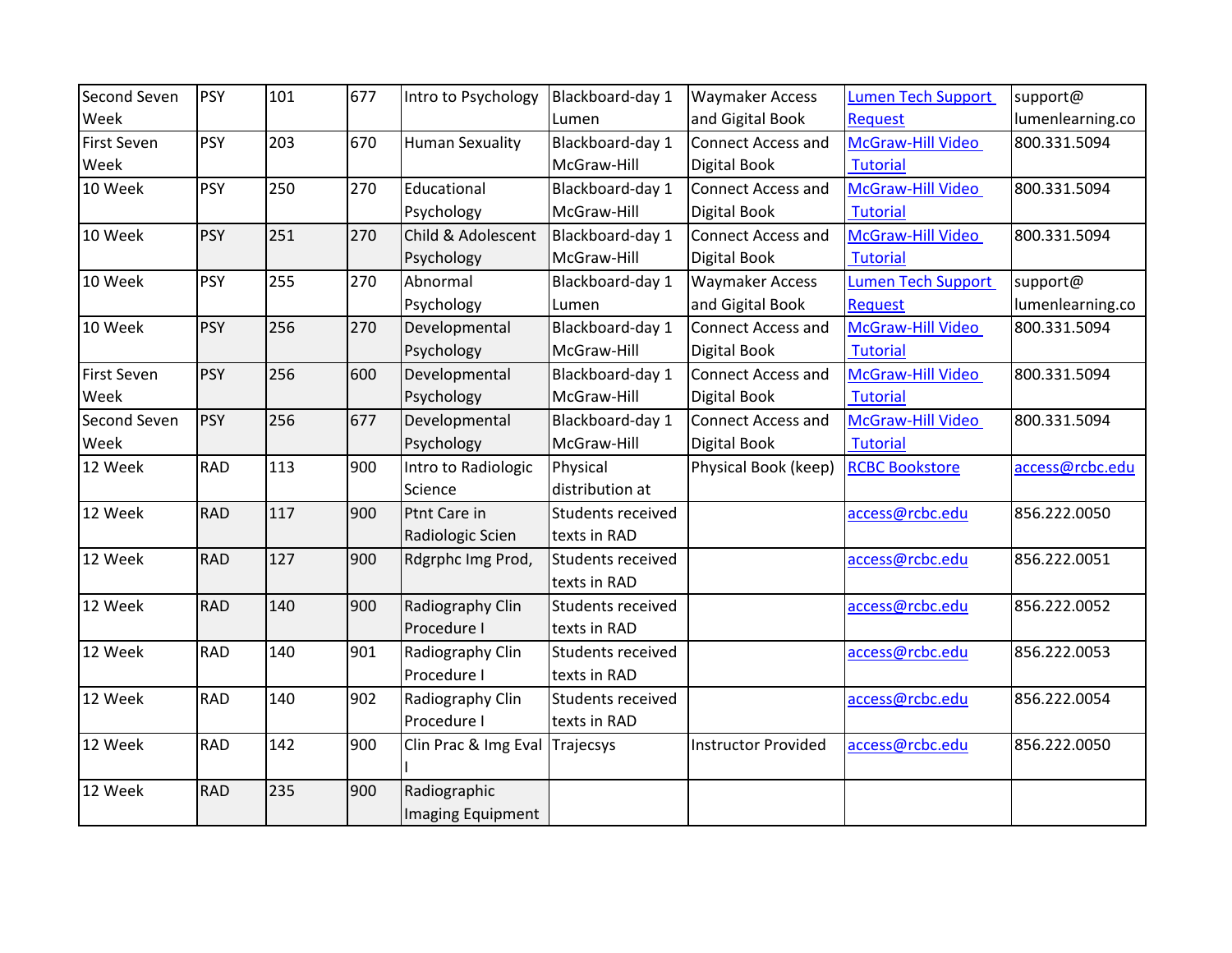| 12 Week                    | <b>RAD</b> | 240 | 900 | Radiography Clin<br>Procd IV        |                                 |                                                  |                                                      |              |
|----------------------------|------------|-----|-----|-------------------------------------|---------------------------------|--------------------------------------------------|------------------------------------------------------|--------------|
| 12 Week                    | <b>RAD</b> | 240 | 901 | Radiography Clin<br>Procd IV        |                                 |                                                  |                                                      |              |
| 12 Week                    | <b>RAD</b> | 242 | 900 | Clin Prac & Image<br>Eval IV        |                                 |                                                  |                                                      |              |
| Second Seven<br>Week       | <b>REL</b> | 205 | 677 | Comparative<br>Religion             | Blackboard-day 1<br>Brytewave   | Digital Book                                     | <b>Brytewave Access</b><br><b>Through Blackboard</b> | 877.612.2233 |
| 10 Week                    | <b>SOC</b> | 101 | 270 | Principles of<br>Sociology          | Blackboard-day 1<br>McGraw-Hill | <b>Connect Access and</b><br>Digital Book        | McGraw-Hill Video<br><b>Tutorial</b>                 | 800.331.5094 |
| 10 Week                    | <b>SOC</b> | 101 | 271 | Principles of<br>Sociology          | Blackboard-day 1<br>McGraw-Hill | <b>Connect Access and</b><br>Digital Book        | McGraw-Hill Video<br><b>Tutorial</b>                 | 800.331.5094 |
| <b>First Seven</b><br>Week | <b>SOC</b> | 101 | 600 | Principles of<br>Sociology          | Blackboard-day 1<br>McGraw-Hill | <b>Connect Access and</b><br>Digital Book        | McGraw-Hill Video<br><b>Tutorial</b>                 | 800.331.5094 |
| <b>First Seven</b><br>Week | SOC        | 101 | 670 | Principles of<br>Sociology          | Blackboard-day 1<br>McGraw-Hill | <b>Connect Access and</b><br><b>Digital Book</b> | McGraw-Hill Video<br><b>Tutorial</b>                 | 800.331.5094 |
| Second Seven<br>Week       | <b>SOC</b> | 101 | 677 | Principles of<br>Sociology          | Blackboard-day 1<br>McGraw-Hill | <b>Connect Access and</b><br>Digital Book        | McGraw-Hill Video<br><b>Tutorial</b>                 | 800.331.5094 |
| 10 Week                    | SOC        | 160 | 270 | Society, Ethics &<br>Technology     | Instructor<br>Provided          | <b>Instructor Provided</b>                       | access@rcbc.edu                                      | 856.222.0050 |
| 10 Week                    | SOC        | 205 | 270 | Marriage and the<br>Family          | Blackboard-day 1<br>McGraw-Hill | <b>Connect Access and</b><br>Digital Book        | McGraw-Hill Video<br><b>Tutorial</b>                 | 800.331.5094 |
| Second Seven<br>Week       | SOC        | 205 | 677 | Marriage and the<br>Family          | Blackboard-day 1<br>McGraw-Hill | <b>Connect Access and</b><br>Digital Book        | McGraw-Hill Video<br><b>Tutorial</b>                 | 800.331.5094 |
| 12 Week                    | SOC        | 207 | 970 | Comm., Mass<br>Media, & Society     | Blackboard-day 1<br>McGraw-Hill | <b>Connect Access and</b><br>Digital Book        | McGraw-Hill Video<br><b>Tutorial</b>                 | 800.331.5094 |
| 10 Week                    | SOC        | 210 | 270 | <b>Minority Groups</b>              | Blackboard-day 1<br>McGraw-Hill | <b>Connect Access and</b><br>Digital Book        | McGraw-Hill Video<br><b>Tutorial</b>                 | 800.331.5094 |
| <b>First Seven</b><br>Week | <b>SPA</b> | 101 | 670 | Elementary Spanish Blackboard-day 1 | Cengage                         | <b>WebAssign Access</b><br>and Digital Book      | <b>Cengage Video</b><br><b>Tutorial</b>              | 800.354.9706 |
| First Seven<br>Week        | SPA        | 101 | 671 | <b>Elementary Spanish</b>           | Blackboard-day 1<br>Cengage     | <b>WebAssign Access</b><br>and Digital Book      | <b>Cengage Video</b><br><b>Tutorial</b>              | 800.354.9706 |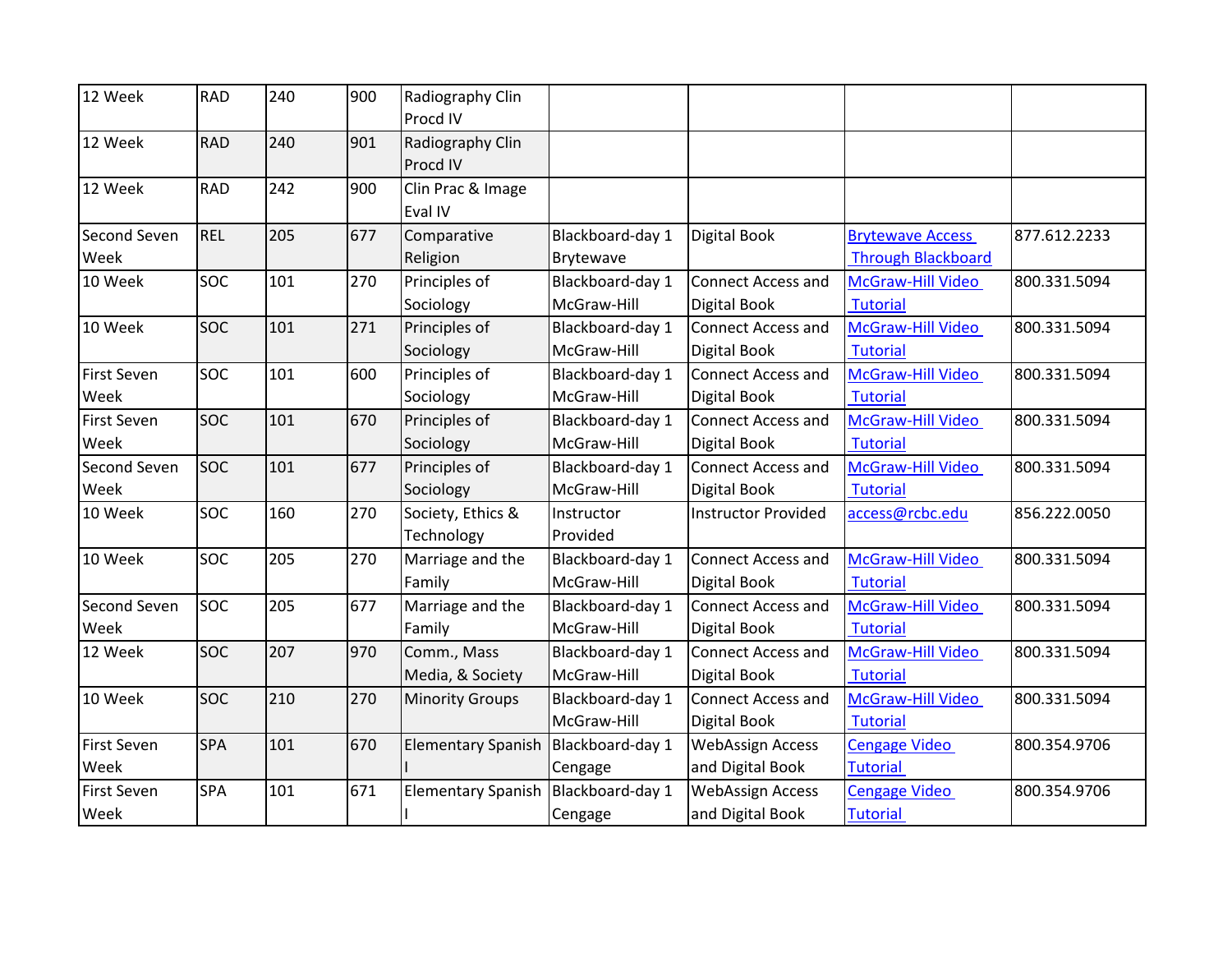| Second Seven       | <b>SPA</b> | 102 | 677 | <b>Elementary Spanish</b> | Blackboard-day 1    | <b>WebAssign Access</b> | <b>Cengage Video</b>      | 800.354.9706     |
|--------------------|------------|-----|-----|---------------------------|---------------------|-------------------------|---------------------------|------------------|
| Week               |            |     |     |                           | Cengage             | and Digital Book        | <b>Tutorial</b>           |                  |
| <b>First Seven</b> | <b>SPE</b> | 102 | 200 | <b>Public Speaking</b>    | Blackboard-day 1    | Digital Book            | <b>Brytewave Access</b>   | 877.612.2233     |
| Week               |            |     |     |                           | Brytewave           |                         | <b>Through Blackboard</b> |                  |
|                    |            |     |     |                           | Blackboard-day 1    | <b>Acclaim Access</b>   | Instructor                | help@getacclaim. |
|                    |            |     |     |                           | <b>Acclaim Link</b> |                         |                           | com              |
| 10 Week            | <b>SPE</b> | 102 | 270 | <b>Public Speaking</b>    | Blackboard-day 1    | Digital Book            | <b>Brytewave Access</b>   | 877.612.2233     |
|                    |            |     |     |                           | Brytewave           |                         | <b>Through Blackboard</b> |                  |
|                    |            |     |     |                           | Blackboard-day 1    | <b>Acclaim Access</b>   | Instructor                | help@getacclaim. |
|                    |            |     |     |                           | <b>Acclaim Link</b> |                         |                           | com              |
| 10 Week            | <b>SPE</b> | 102 | 271 | <b>Public Speaking</b>    | Blackboard-day 1    | <b>Digital Book</b>     | <b>Brytewave Access</b>   | 877.612.2233     |
|                    |            |     |     |                           | Brytewave           |                         | <b>Through Blackboard</b> |                  |
|                    |            |     |     |                           | Blackboard-day 1    | <b>Acclaim Access</b>   | Instructor                | help@getacclaim. |
|                    |            |     |     |                           | <b>Acclaim Link</b> |                         |                           | com              |
| <b>First Seven</b> | <b>SPE</b> | 102 | 272 | <b>Public Speaking</b>    | Blackboard-day 1    | Digital Book            | <b>Brytewave Access</b>   | 877.612.2233     |
| Week               |            |     |     |                           | Brytewave           |                         | <b>Through Blackboard</b> |                  |
|                    |            |     |     |                           | Blackboard-day 1    | <b>Acclaim Access</b>   | Instructor                | help@getacclaim. |
|                    |            |     |     |                           | <b>Acclaim Link</b> |                         |                           | com              |
| Second Five        | <b>SPE</b> | 102 | 300 | <b>Public Speaking</b>    | Blackboard-day 1    | <b>Digital Book</b>     | <b>Brytewave Access</b>   | 877.612.2233     |
| Week               |            |     |     |                           | Brytewave           |                         | <b>Through Blackboard</b> |                  |
|                    |            |     |     |                           | Blackboard-day 1    | <b>Acclaim Access</b>   | Instructor                | help@getacclaim. |
|                    |            |     |     |                           | <b>Acclaim Link</b> |                         |                           | com              |
| <b>First Seven</b> | <b>SPE</b> | 102 | 600 | <b>Public Speaking</b>    | Blackboard-day 1    | <b>Digital Book</b>     | <b>Brytewave Access</b>   | 877.612.2233     |
| Week               |            |     |     |                           | Brytewave           |                         | <b>Through Blackboard</b> |                  |
|                    |            |     |     |                           | Blackboard-day 1    | <b>Acclaim Access</b>   | Instructor                | help@getacclaim. |
|                    |            |     |     |                           | <b>Acclaim Link</b> |                         |                           | com              |
| Second Seven       | <b>SPE</b> | 102 | 607 | <b>Public Speaking</b>    | Blackboard-day 1    | <b>Digital Book</b>     | <b>Brytewave Access</b>   | 877.612.2233     |
| Week               |            |     |     |                           | Brytewave           |                         | <b>Through Blackboard</b> |                  |
|                    |            |     |     |                           | Blackboard-day 1    | <b>Acclaim Access</b>   | Instructor                | help@getacclaim. |
|                    |            |     |     |                           | <b>Acclaim Link</b> |                         |                           | com              |
| <b>First Seven</b> | <b>SPE</b> | 102 | 670 | <b>Public Speaking</b>    | Blackboard-day 1    | Digital Book            | <b>Brytewave Access</b>   | 877.612.2233     |
| Week               |            |     |     |                           | Brytewave           |                         | <b>Through Blackboard</b> |                  |